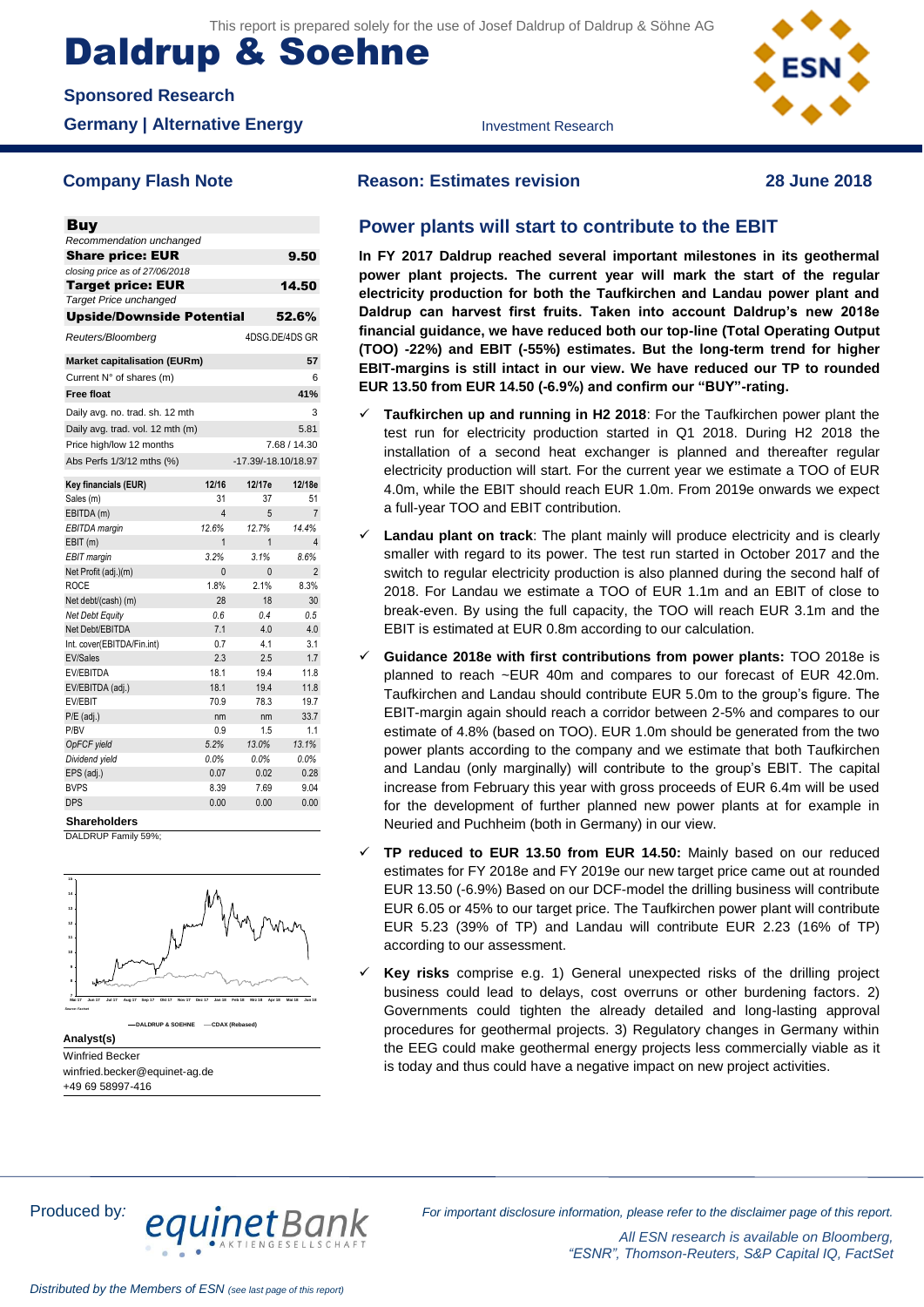

# **Investment Case in Charts**



#### **Exhibit 3:Daldrup's order book remains on high level Exhibit 4: EBIT-margin is improving**





## **Exhibit 1: Renewables will gain in importance Exhibit 2: Geothermal energy capacity is growing**



*Source: BP – Energy report 2017 Source: Intl. Renewables Energy Agency (IRENA)*

**Daldrup & Soehne**



*Source: Company data, equinet research Source: Company data, equinet research*

## **Exhibit 5: Daldrup with solid equity ratio Exhibit 6: OCF is expected to become less volatile**



equinetBank

### **Page 2**

*Source: Company data, equinet research Source: Company data, equinet research*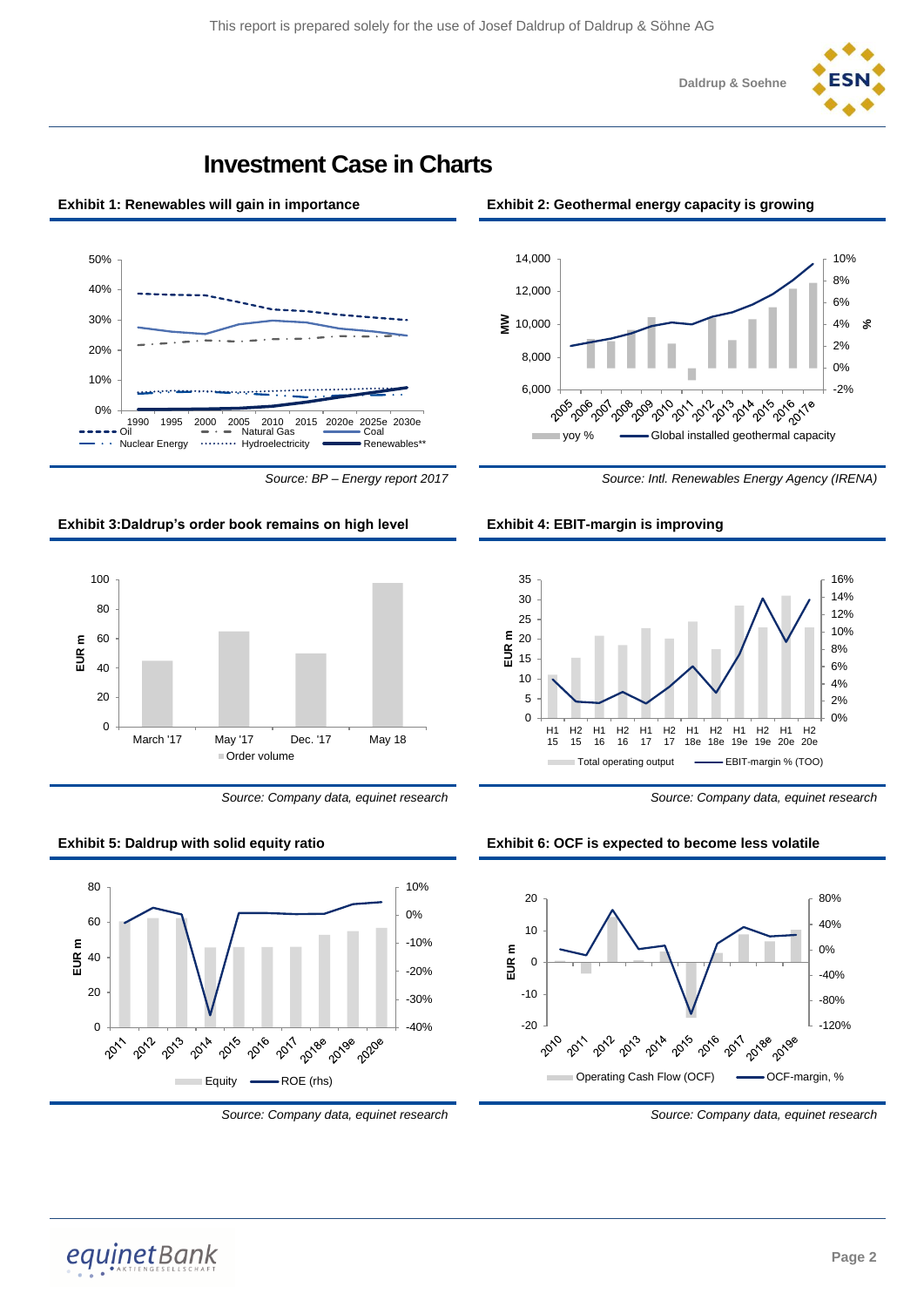

## **Overview and changes**

In FY 2017 Daldrup reached several important milestones with regard to the geothermal power plant projects. FY 2018e will be the first year with contributions from these power plants for the total operating output (TOO) and the EBIT. This is reflected in Daldrup's guidance for FY 2018e: The Group's TOO should reach ~EUR 40m and thereof EUR 5m should be generated by the power plants Taufkirchen and Landau. Daldrup wants to reach an EBIT-margin of 2-5% and in addition it was communicated that in absolute terms EUR 1m should be generated by the two power plants in operation.

#### **Exhibit 7: Daldrup: Power plant projects at a glance**

| Geothermal<br><b>Power Plant</b> | <b>Share of Daldrup</b><br>(group level), % | Power                |         | <b>Total capex</b><br>(EURm) | <b>Current status</b>                              | <b>Comments</b>                                                                                     |
|----------------------------------|---------------------------------------------|----------------------|---------|------------------------------|----------------------------------------------------|-----------------------------------------------------------------------------------------------------|
|                                  |                                             | Thermal:             | 35.0 MW |                              | Test run for electricity<br>production has started | 25.01.2018: Daldrup acquires 35% stake from Axpo Pow er<br>AG; regular production planned in H2 '18 |
| Taufkirchen                      | 55.21                                       | Electricity:         | 4.3 MW  | 69.0                         | Sale of district heating since<br>2015             |                                                                                                     |
|                                  |                                             | Thermal:             | 7.0 MW  |                              | Test run since Oct '17                             | Feb. 2018: Daldrup reached settlement with Pfalzwerke;                                              |
| Landau                           | 67.51                                       | Electricity:         | 3.6 MW  | 21.0                         | (electricity)                                      | regular production planned in the course of 2018                                                    |
|                                  |                                             | Thermal:             |         |                              |                                                    | Drill permit expected until year-<br>Construction period for power plant approximately two years    |
| Neuried                          | 75.00 2)                                    | Electricity: 1.95 MW |         | 40.0                         | end '18                                            |                                                                                                     |
|                                  |                                             | Thermal:             | 4.5 MW  |                              | Project in very early stage                        | Existing delivery contract with Bayernw erk Natur                                                   |
| <b>Puchheim</b>                  | 80.00 2)                                    | Electricity:         | N.N.    | 15.0                         |                                                    |                                                                                                     |

*Source: Company data, equinet research* 

Concerning Taufkirchen the test run for electricity production started in the first quarter 2018. During the second half the installation of a second heat exchanger is on the agenda and thereafter regular electricity production is planned. According to the company, it might be possible in the mid to long-term to expand the output by two further boreholes, what is not yet included in our projections.

The Landau power plant is completely different to Taufkirchen, because it mainly will produce electricity and is smaller in its technical capacity and its underlying power technology (ORC). The test run started in October 2017 and up to now is satisfying as the plant is already running at full technological capacity. It is also planned to switch into the regular production in the course of the second half of 2018 which is just one more formal step.

The other two projects in Neuried and Puchheim are both in an early stage and Daldrup works on several approval procedures with German authorities.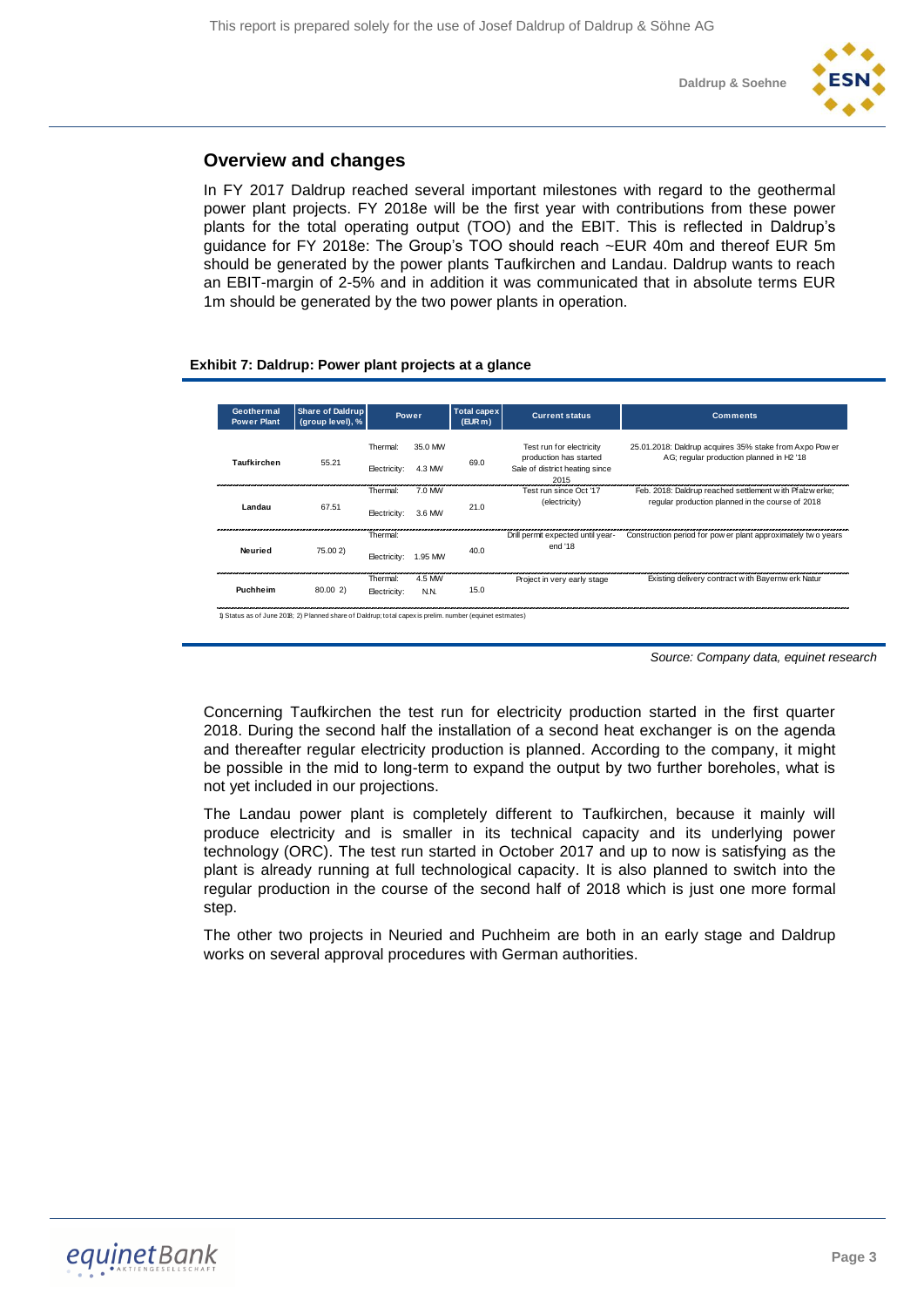

#### **Exhibit 8: Daldrup: Power plant projects at a glance**

|                               |      | 2018e      |          | 2019e |            |           | 2020e |            |          |  |
|-------------------------------|------|------------|----------|-------|------------|-----------|-------|------------|----------|--|
|                               | Old  | <b>New</b> | Chg.     | Old   | <b>New</b> | Chg.      | Old   | <b>New</b> | Chg.     |  |
|                               |      |            |          |       |            |           |       |            |          |  |
| <b>Total Operating output</b> | 53.5 | 42.0       | $-21.5%$ | 60.5  | 51.5       | $-14.9%$  | 66.5  | 54.0       | $-18.8%$ |  |
| <b>Revenues</b>               | 51.4 | 31.4       | $-38.9%$ | 58.7  | 43.6       | $-25.7%$  | 63.5  | 48.1       | $-24.3%$ |  |
| <b>EBIT</b>                   | 4.4  | 2.0        | $-54.5%$ | 5.9   | 5.3        | $-10.0\%$ | 7.1   | 5.9        | $-16.9%$ |  |
| EPS, EUR                      | 0.28 | 0.05       | $-81.2%$ | 0.45  | 0.37       | $-18.2%$  | 0.60  | 0.45       | $-24.6%$ |  |

*Source: Company data, equinet research* 

**Daldrup & Soehne**

Group results for FY 2017 came out below our own estimates. We were wrong with regard to the difference between sales and TOO, because some larger drilling projects were not billed as expected until the balance sheet date end of the year. Reported TOO reached EUR 43m and compares to our estimate of EUR 40.5m. Reported group sales reached only EUR 24.8m (difference to TOO of EUR 18.3m) and compare to our estimate of EUR 36.7m. In contrast and more important the reported EBIT of EUR 1.1m was in line with our forecast of EUR 1.15m.

For the current year 2018e Daldrup plans to reach a TOO of ~EUR 40.0m, while we are estimating EUR 42.0m. It was already indicated by the company that again there will be a large gap between TOO and revenues due to some large projects, which will probably not be billed end of FY2018e. Therefore we have adjusted our projections, as can be seen in Exhibit 8. The new TOO guidance includes a contribution of ~EUR 5.0m from the two power plants in operation. In connection with our new, reduced topline estimate our new EBIT forecast amounted to EUR 2.0m (from EUR 4.4m) and equals to an EBIT-margin of 4.8% (related to TOO), what is at the upper end of the projected corridor of 2%-5%.

## **Valuation update and investment case**

- New TP reduced to EUR 13.50 from EUR 14.50 per share
- Recommendation confirmed with "Buy"
- Power plants will contribute 55% to the estimated TP

#### **Exhibit 9: Daldrup: DCF-valuation summary**

| Activity (EUR m)        | <b>Enterprise value</b><br>100% | <b>Equity value</b><br>Daldrup shareholding | Value per Daldrup share, EUR |
|-------------------------|---------------------------------|---------------------------------------------|------------------------------|
| Drilling business *     | 44.8                            | 36.2                                        | 6.05                         |
| Geothermal power plants |                                 |                                             |                              |
| Taufkirchen             | 81.8                            | 41.8                                        | 5.23                         |
| Landau (Pfalz)          | 21.6                            | 17.8                                        | 2.23                         |
| Daldrup & Söhne Group   | 148.2                           | 95.9                                        | 13.52                        |
| Current Price (€)       |                                 |                                             | 10.55                        |
| Upside                  |                                 |                                             | 28.1%                        |

*Source: equinet research*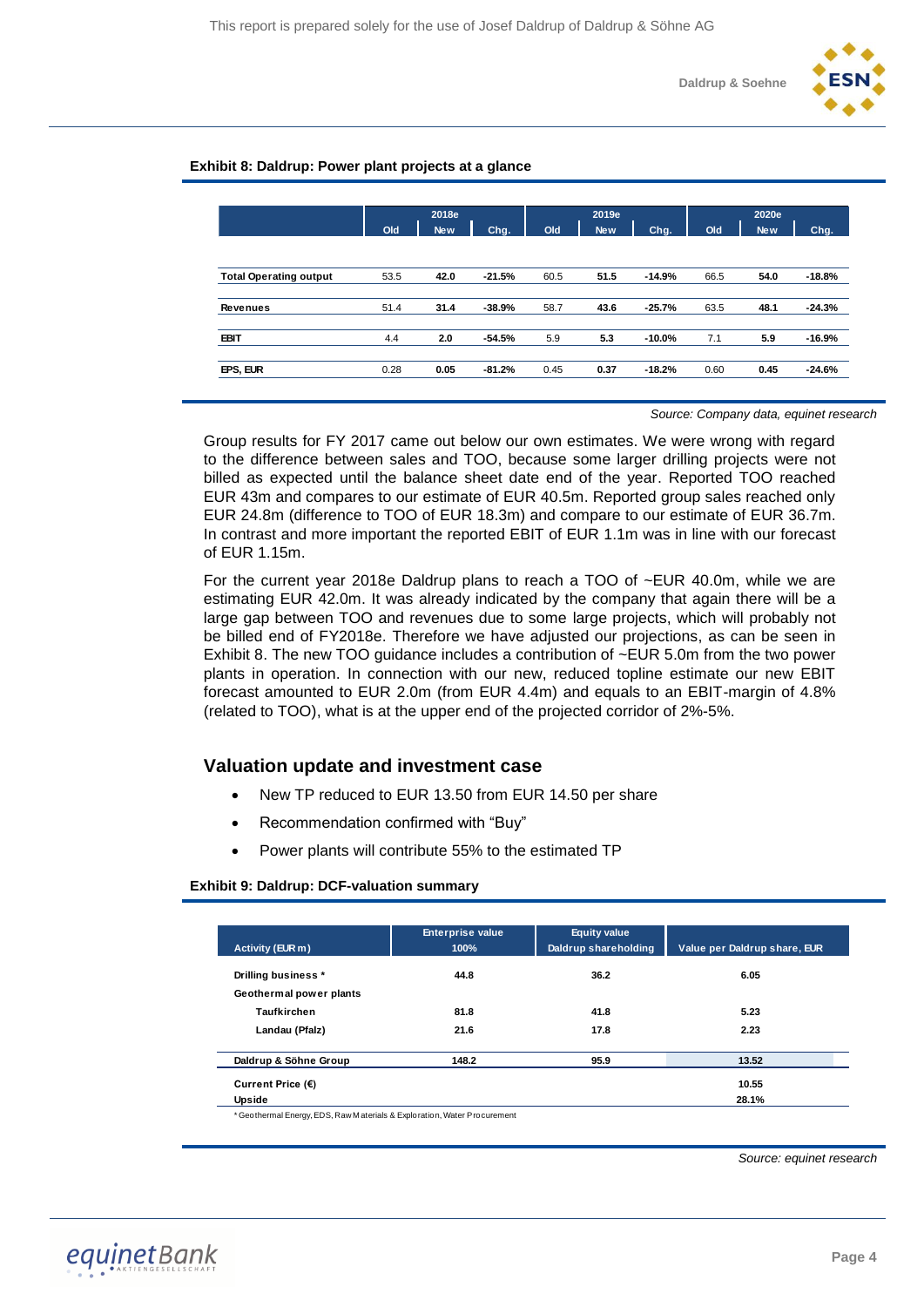

We continue in our valuation methodology and make individual projections for the drilling business and the two power plants in Taufkirchen and Landau.

Mainly based on our significant revision for FY 2018e our new target price came out at rounded EUR 13.50 from EUR 14.50 (-6.9%) and takes into account the new project status. The individual contributions compare to our last estimates as follows:

- Drilling business: EUR 6.05 from EUR 6.65
- Taufkirchen: EUR 5.23 from EUR 5.54
- Landau (Pfalz): EUR 2.23 from EUR 2.28.

The overall investment case has not changed in our view. Daldrup will continue its strategic shift to move from being a specialist geothermal drilling company, what will be maintained, towards a mid-sized geothermal energy supplier. Daldrup will continue to cover the full value-added chain from first feasibility studies up to complete turnkey projects including energy supply. Uncertainties with regard to project billing at year-end will stay.

|                                  |          |         | Phase I |          |                |                       |         | Phase II |                     |                    | <b>Phase III</b> |
|----------------------------------|----------|---------|---------|----------|----------------|-----------------------|---------|----------|---------------------|--------------------|------------------|
| EUR <sub>m</sub>                 | 2018e    | 2019e   | 2020e   | 2021e    | 2022e          | 2023e                 | 2024e   | 2025e    | 2026e               | 2027e              |                  |
| <b>Total operating output</b>    | 36.9     | 40.4    | 42.3    | 43.8     | 46.2           | 48.4                  | 50.5    | 52.4     | 54.0                | 55.4               |                  |
| growth rate                      | $-14.2%$ | 9.3%    | 4.7%    | 3.5%     | 5.4%           | 4.9%                  | 4.3%    | 3.7%     | 3.1%                | 2.6%               |                  |
| <b>EBIT</b>                      | 1.0      | 1.7     | 1.8     | 2.3      | 2.6            | 2.9                   | 3.2     | 3.5      | 3.9                 | 4.2                |                  |
| EBIT margin                      | 2.7%     | 4.2%    | 4.3%    | 5.3%     | 5.6%           | 6.0%                  | 6.4%    | 6.8%     | 7.1%                | 7.5%               |                  |
| Tax                              | $-0.3$   | $-0.5$  | $-0.5$  | $-0.7$   | $-0.8$         | $-0.9$                | $-1.0$  | $-1.1$   | $-1.2$              | $-1.2$             |                  |
| Tax rate                         | 30%      | 30%     | 30%     | 30%      | 30%            | 30%                   | 30%     | 30%      | 30%                 | 30%                |                  |
| Depr. & Amort.                   | 3.5      | 3.5     | 3.6     | 3.5      | 3.5            | 2.3                   | 1.7     | 1.4      | 1.2                 | 1.1                |                  |
| % of sales                       | 9.5%     | 8.6%    | 8.5%    | 8.0%     | 7.6%           | 4.8%                  | 3.3%    | 2.6%     | 2.3%                | 1.9%               |                  |
| Capex                            | $-1.7$   | $-1.4$  | $-1.4$  | $-2.1$   | $-1.4$         | $-1.2$                | $-1.1$  | $-1.1$   | $-1.1$              | $-1.1$             |                  |
| % of sales                       | 4.7%     | 3.6%    | 3.3%    | 4.7%     | 2.9%           | 2.5%                  | 2.2%    | 2.1%     | 2.1%                | 2.0%               |                  |
| Change in WC & P                 | $-0.2$   | 0.1     | 0.3     | 0.0      | 0.2            | 0.2                   | 0.2     | 0.2      | 0.2                 | 0.2                |                  |
| % of sales                       | 0.5%     | $-0.1%$ | $-0.7%$ | $-0.1%$  | $-0.4%$        | $-0.4%$               | $-0.4%$ | $-0.4%$  | $-0.4%$             | $-0.4%$            |                  |
| <b>Free Cash Flow</b>            | 2.3      | 3.3     | 3.8     | 3.1      | 4.2            | 3.3                   | 3.0     | 3.0      | 3.0                 | 3.1                | 49.2             |
| growth rate                      | nm       | 44.1%   | 14.0%   | $-17.3%$ | 33.9%          | $-19.8%$              | $-9.7%$ | $-2.1%$  | 2.5%                | 1.9%               | 2.0%             |
| <b>Present Value FCF</b>         | 2.2      | 2.9     | 3.1     | 2.3      | 2.9            | 2.1                   | 1.8     | 1.6      | 1.5                 | 1.4                | 22.9             |
| PV Phase I                       |          | 13.4    |         |          | Risk free rate |                       | 3.50%   |          |                     | Targ. equity ratio | 75%              |
| PV Phase II                      |          | 8.5     |         |          |                | <b>Premium Equity</b> | 5.00%   |          | Beta                |                    | 1.3              |
| PV Phase III                     |          | 22.9    |         |          | Premium Debt   |                       | 2.00%   |          | <b>WACC</b>         |                    | 8.39%            |
| <b>Enterprise value</b>          |          | 44.8    |         |          | Sensitivity    |                       |         |          | Growth in phase III |                    |                  |
| - Net Debt (Cash)                |          | 26.3    |         |          |                |                       | 1.0%    | 1.5%     | 2.0%                | 2.5%               | 3.0%             |
| - Pension Provisions             |          | 0.9     |         |          |                | 7.55%                 | 6.3     | 6.7      | 7.1                 | 7.6                | 8.2              |
| - Minorities & Peripherals       |          | $-0.1$  |         |          |                | 7.97%                 | 5.9     | 6.2      | 6.5                 | 6.9                | 7.4              |
| + MV of financial assets         |          | 18.6    |         |          | <b>WACC</b>    | 8.39%                 | 5.5     | 5.8      | 6.1                 | 6.4                | 6.8              |
| - Paid-out dividends for last FY |          | 0.0     |         |          |                | 8.81%                 | 5.2     | 5.4      | 5.6                 | 5.9                | 6.3              |
| +/- Other EV items               |          |         |         |          |                | 9.23%                 | 4.8     | 5.0      | 5.2                 | 5.5                | 5.8              |
|                                  |          |         |         |          |                |                       |         |          |                     |                    |                  |
| <b>Equity value</b>              |          | 36.2    |         |          |                |                       |         |          |                     |                    |                  |
| Number of shares                 |          | 5.990   |         |          |                |                       |         |          |                     |                    |                  |
| Value per share $(\epsilon)$     |          | 6.05    |         |          |                |                       |         |          |                     |                    |                  |

#### **Exhibit 10: Daldrup: DCF-model: Drilling business**

*Source: equinet research* 

The drilling business will continue to benefit from strong demand from relevant European markets. End of May 2018 the order book amounted to EUR 49.1m while the potential order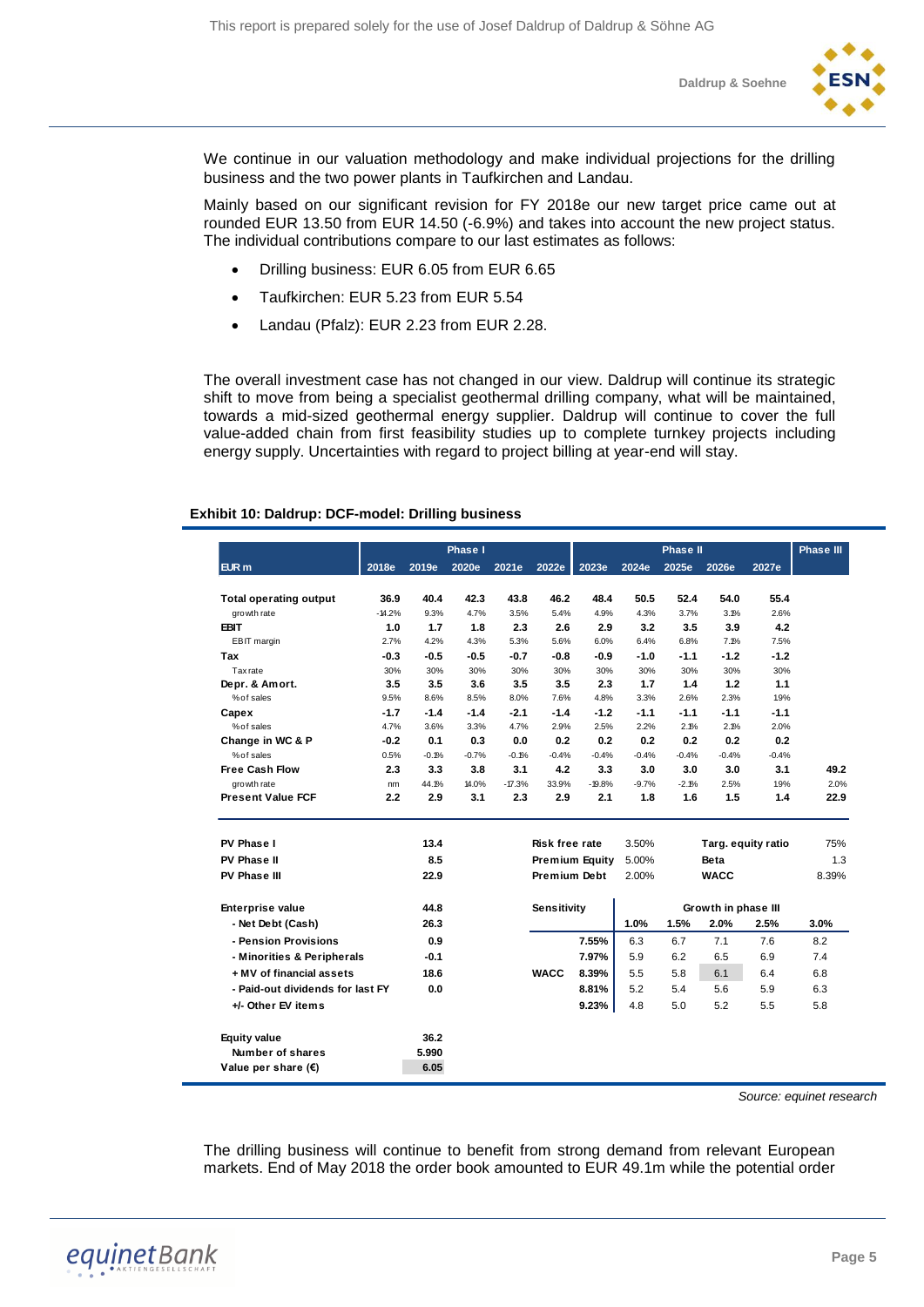

pipeline (probability weighted) amounted to EUR 98m (see Exhibit 3) and marks a new record level. Orders came from important customers in Bavaria, Germany or from Belgium and The Netherlands.

Nevertheless, growth in the drilling business is limited as drilling rigs and crews are fully utilized already. Revenues and earnings growth will mainly be fueled by a growing number of geothermal heat and power plants.

We calculate an equity value of EUR 36.2m or EUR 6.05 per share. That represents 45% of our total target price.

#### **Exhibit 11: DCF-model: Power plant Taufkirchen**

|                                  |        |        | Phase I |         |                |                |        | Phase II |             |                    |          | Phase III |
|----------------------------------|--------|--------|---------|---------|----------------|----------------|--------|----------|-------------|--------------------|----------|-----------|
| EUR m                            | 2018e  | 2019e  | 2020e   | 2021e   | 2022e          | 2023e          | 2024e  | 2025e    | 2026e       | 2026-2037e         | 2038e    |           |
| <b>Total operating output</b>    | 4.0    | 8.0    | 8.5     | 8.5     | 8.5            | 8.5            | 8.5    | 8.5      | 8.5         | 94.0               | 5.4      |           |
| growth rate                      |        | 102.7% | 6.6%    | 0.0%    | 0.0%           | 0.0%           | 0.0%   | 0.0%     | 0.0%        |                    | $-37.1%$ |           |
| <b>EBIT</b>                      | 1.0    | 2.9    | 3.3     | 3.3     | 3.3            | 3.3            | 3.3    | 3.3      | 3.3         | 37.8               | 2.6      |           |
| EBIT margin                      | 25.4%  | 36.3%  | 39.0%   | 38.9%   | 38.9%          | 38.9%          | 38.8%  | 38.8%    | 38.8%       |                    | 39.9%    |           |
| Tax                              | -0.1   | -0.1   | $-0.2$  | $-0.2$  | $-0.2$         | -0.9           | $-0.9$ | $-0.9$   | -0.9        | $-10.1$            | $-0.7$   |           |
| <b>Tax</b> rate                  | 5.0%   | 5.0%   | 5.0%    | 5.0%    | 5.0%           | 26.7%          | 26.7%  | 26.7%    | 26.7%       |                    | 26.7%    |           |
| Depr. & Amort.                   | 2.3    | 2.3    | 2.3     | 2.3     | 2.3            | 2.3            | 2.3    | 2.3      | 2.3         | 23.7               | 1.5      |           |
| % of sales                       | 58.2%  | 28.7%  | 26.9%   | 26.9%   | 26.9%          | 26.9%          | 26.9%  | 26.9%    | 26.9%       |                    | 27.9%    |           |
| Capex                            | $-0.1$ | $-0.1$ | $-0.1$  | $-0.1$  | $-0.1$         | $-0.1$         | $-0.1$ | $-0.1$   | $-0.1$      | $-1.1$             | $-0.1$   |           |
| %of sales                        | 2.5%   | 1.2%   | 1.2%    | 1.2%    | 1.2%           | 1.2%           | 1.2%   | 1.2%     | 1.2%        |                    | 1.9%     |           |
| Change in WC & P                 | 0.0    | 0.0    | 0.0     | 0.0     | 0.0            | 0.0            | 0.0    | 0.0      | 0.0         | 0.0                | 0.0      |           |
| % of sales                       | 0.0%   | 0.0%   | 0.0%    | 0.0%    | 0.0%           | 0.0%           | 0.0%   | 0.0%     | 0.0%        |                    | 0.0%     |           |
| <b>Free Cash Flow</b>            | 3.2    | 3.1    | 5.4     | 5.4     | 5.4            | 4.6            | 4.6    | 4.6      | 4.6         | 50.3               | 3.3      | 111.1     |
| growth rate                      | 0.0%   | 0.0%   | 75.4%   | $-0.1%$ | $-0.1%$        | $-13.5%$       | 0.0%   | 0.0%     | 0.0%        |                    | $-26.7%$ | 2.0%      |
| <b>Present Value FCF</b>         | 3.1    | 2.8    | 4.7     | 4.5     | 4.3            | 3.5            | 3.4    | 3.2      | 3.0         | 24.9               | 1.2      | 23.1      |
| PV Phase I                       |        | 19.4   |         |         | Risk free rate |                | 3.50%  |          |             | Targ. equity ratio |          | 60%       |
| PV Phase II                      |        | 39.2   |         |         |                | Premium Equity | 5.00%  |          | Beta        |                    |          | 0.5       |
| <b>PV Phase III</b>              |        | 23.1   |         |         | Premium Debt   |                | 2.00%  |          | <b>WACC</b> |                    |          | 5.1%      |
| <b>Enterprise value</b>          |        | 81.8   |         |         |                |                |        |          |             |                    |          |           |
| - Net Debt (Cash)                |        | 25.0   |         |         |                |                |        |          |             |                    |          |           |
| - Pension Provisions             |        | 0.0    |         |         |                |                |        |          |             |                    |          |           |
| - Minorities & Peripherals       |        | 15.0   |         |         |                |                |        |          |             |                    |          |           |
| + MV of financial assets         |        | 0.0    |         |         |                |                |        |          |             |                    |          |           |
| - Paid-out dividends for last FY |        | 0.0    |         |         |                |                |        |          |             |                    |          |           |
| +/- Other EV items               |        | 0.0    |         |         |                |                |        |          |             |                    |          |           |
|                                  |        |        |         |         |                |                |        |          |             |                    |          |           |
| <b>Equity value</b>              |        | 41.8   |         |         |                |                |        |          |             |                    |          |           |
| Number of shares                 |        | 5.990  |         |         |                |                |        |          |             |                    |          |           |
| Value per share $(E)$            |        | 6.98   |         |         |                |                |        |          |             |                    |          |           |
| Minorities (Geysir E. 25%)       |        | 1.74   |         |         |                |                |        |          |             |                    |          |           |
| Value per share (€) group level  |        | 5.23   |         |         |                |                |        |          |             |                    |          |           |

*Source: equinet research* 

Based on Daldrup's new guidance for FY 2018e (EUR 5.0m contribution to TOO from power plants) we have allocated EUR 4.0m to the Taufkirchen plant compared to EUR 7.1m in our last update. The EBIT contribution of EUR 1.0m from power plants to the group's EBIT is purely allocated to Taufkirchen. From 2019e onwards we assume that electrical and thermal power is fully available.

Our equity value amounted to EUR 41.8m or EUR 5.23 (from EUR 5.54) per share. That represents 39% of our target price. In our calculation we use an individual tax rate of 26.7% from 2023e onwards, including corporation tax, solidarity tax and trade tax. For the first five years of operation we assume the company is able to use tax losses carried forward.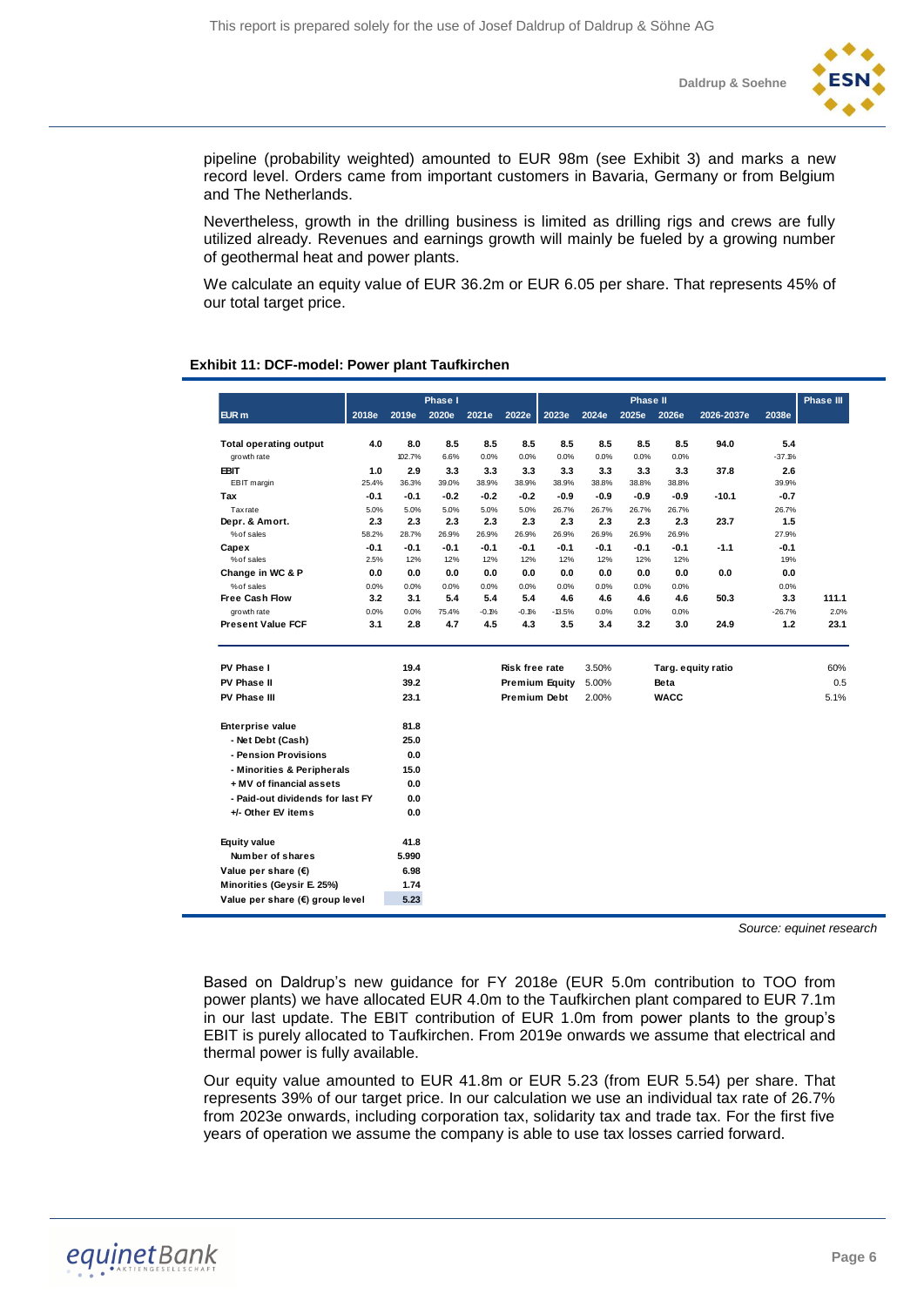

#### **Exhibit 12: DCF-model: Power plant Landau (Pfalz)**

| EUR m<br>2020e<br>2022e<br>2023e<br>2024e<br>2025e<br>2026e<br>2026-2037e<br>2018e<br>2019e<br>2021e<br>2038e<br>1.1<br>3.1<br>3.1<br>34.6<br><b>Total operating output</b><br>3.1<br>3.1<br>3.1<br>3.1<br>3.1<br>3.1<br>0.9<br>0.0%<br>180.7%<br>2.1%<br>0.0%<br>0.0%<br>0.0%<br>0.0%<br>0.0%<br>0.0%<br>$-71.5%$<br>growth rate<br>0.5<br><b>EBIT</b><br>0.0<br>0.7<br>0.8<br>0.8<br>0.8<br>0.8<br>0.8<br>0.8<br>8.2<br>0.8<br>EBIT margin<br>22.8%<br>24.3%<br>24.3%<br>24.3%<br>24.2%<br>24.2%<br>24.1%<br>24.1%<br>58.8%<br>$-0.1$<br>$-0.1$<br>$-0.2$<br>$-0.2$<br>$-0.2$<br>$-0.2$<br>$-2.5$<br>$-0.2$<br>Tax<br>0.0<br>-0.1<br>-0.1<br><b>Tax</b> rate<br>10.0%<br>10.0%<br>10.0%<br>10.0%<br>10.0%<br>30.0%<br>30.0%<br>30.0%<br>30.0%<br>30.0%<br>1.0<br>1.0<br>1.0<br>1.0<br>1.0<br>1.0<br>11.0<br>0.1<br>Depr. & Amort.<br>1.0<br>1.0<br>1.0<br>% of sales<br>91.0%<br>32.4%<br>31.8%<br>31.8%<br>31.8%<br>31.8%<br>31.8%<br>31.8%<br>11.2%<br>31.8%<br>$-0.1$<br>$-0.1$<br>$-0.1$<br>$-0.1$<br>$-0.1$<br>$-0.1$<br>$-0.1$<br>$-0.1$<br>$-0.1$<br>$-0.1$<br>$-0.6$<br>Capex<br>% of sales<br>4.6%<br>1.6%<br>1.6%<br>1.6%<br>1.6%<br>1.6%<br>1.6%<br>1.6%<br>1.6%<br>5.6%<br>0.0<br>0.0<br>0.0<br>Change in WC & P<br>0.0<br>0.0<br>0.0<br>0.0<br>0.0<br>0.0<br>0.0<br>0.0<br>0.0%<br>0.0%<br>% of sales<br>0.0%<br>0.0%<br>0.0%<br>0.0%<br>0.0%<br>0.0%<br>0.0%<br>0.0%<br>0.9<br>1.6<br>1.5<br>1.5<br>1.5<br>1.5<br>16.2<br>0.4<br><b>Free Cash Flow</b><br>1.6<br>1.6<br>1.6<br>0.0%<br>66.9%<br>3.6%<br>$-0.1%$<br>$-0.1%$<br>$-9.4%$<br>$-0.1%$<br>$-0.1%$<br>$-0.1%$<br>$-71.5%$<br>growth rate<br><b>Present Value FCF</b><br>0.9<br>1.5<br>1.4<br>1.4<br>1.3<br>1.1<br>1.1<br>1.0<br>1.0<br>7.9<br>0.1<br>PV Phase I<br>6.5<br>Risk free rate<br>3.50%<br>Targ. equity ratio<br>PV Phase II<br>12.3<br>5.00%<br>Beta<br><b>Premium Equity</b><br>PV Phase III<br>2.8<br><b>WACC</b><br>Premium Debt<br>2.00%<br>21.6<br><b>Enterprise value</b><br>1.8<br>- Net Debt (Cash)<br>0.0<br>- Pension Provisions<br>2.0<br>- Minorities & Peripherals<br>+ MV of financial assets<br>0.0<br>- Paid-out dividends for last FY<br>0.0<br>0.0<br>+/- Other EV items<br>17.8<br><b>Equity value</b><br>Number of shares<br>5.990<br>Value per share (€)<br>2.98<br>Minorities (Geysir E. 25%)<br>0.74<br>Value per share (€) group level |  |      | Phase I |  |  | Phase II |  | <b>Phase III</b> |
|----------------------------------------------------------------------------------------------------------------------------------------------------------------------------------------------------------------------------------------------------------------------------------------------------------------------------------------------------------------------------------------------------------------------------------------------------------------------------------------------------------------------------------------------------------------------------------------------------------------------------------------------------------------------------------------------------------------------------------------------------------------------------------------------------------------------------------------------------------------------------------------------------------------------------------------------------------------------------------------------------------------------------------------------------------------------------------------------------------------------------------------------------------------------------------------------------------------------------------------------------------------------------------------------------------------------------------------------------------------------------------------------------------------------------------------------------------------------------------------------------------------------------------------------------------------------------------------------------------------------------------------------------------------------------------------------------------------------------------------------------------------------------------------------------------------------------------------------------------------------------------------------------------------------------------------------------------------------------------------------------------------------------------------------------------------------------------------------------------------------------------------------------------------------------------------------------------------------------------------------------------------------------------------------------------------------------------------------------|--|------|---------|--|--|----------|--|------------------|
|                                                                                                                                                                                                                                                                                                                                                                                                                                                                                                                                                                                                                                                                                                                                                                                                                                                                                                                                                                                                                                                                                                                                                                                                                                                                                                                                                                                                                                                                                                                                                                                                                                                                                                                                                                                                                                                                                                                                                                                                                                                                                                                                                                                                                                                                                                                                                    |  |      |         |  |  |          |  |                  |
|                                                                                                                                                                                                                                                                                                                                                                                                                                                                                                                                                                                                                                                                                                                                                                                                                                                                                                                                                                                                                                                                                                                                                                                                                                                                                                                                                                                                                                                                                                                                                                                                                                                                                                                                                                                                                                                                                                                                                                                                                                                                                                                                                                                                                                                                                                                                                    |  |      |         |  |  |          |  |                  |
|                                                                                                                                                                                                                                                                                                                                                                                                                                                                                                                                                                                                                                                                                                                                                                                                                                                                                                                                                                                                                                                                                                                                                                                                                                                                                                                                                                                                                                                                                                                                                                                                                                                                                                                                                                                                                                                                                                                                                                                                                                                                                                                                                                                                                                                                                                                                                    |  |      |         |  |  |          |  |                  |
|                                                                                                                                                                                                                                                                                                                                                                                                                                                                                                                                                                                                                                                                                                                                                                                                                                                                                                                                                                                                                                                                                                                                                                                                                                                                                                                                                                                                                                                                                                                                                                                                                                                                                                                                                                                                                                                                                                                                                                                                                                                                                                                                                                                                                                                                                                                                                    |  |      |         |  |  |          |  |                  |
|                                                                                                                                                                                                                                                                                                                                                                                                                                                                                                                                                                                                                                                                                                                                                                                                                                                                                                                                                                                                                                                                                                                                                                                                                                                                                                                                                                                                                                                                                                                                                                                                                                                                                                                                                                                                                                                                                                                                                                                                                                                                                                                                                                                                                                                                                                                                                    |  |      |         |  |  |          |  |                  |
|                                                                                                                                                                                                                                                                                                                                                                                                                                                                                                                                                                                                                                                                                                                                                                                                                                                                                                                                                                                                                                                                                                                                                                                                                                                                                                                                                                                                                                                                                                                                                                                                                                                                                                                                                                                                                                                                                                                                                                                                                                                                                                                                                                                                                                                                                                                                                    |  |      |         |  |  |          |  |                  |
|                                                                                                                                                                                                                                                                                                                                                                                                                                                                                                                                                                                                                                                                                                                                                                                                                                                                                                                                                                                                                                                                                                                                                                                                                                                                                                                                                                                                                                                                                                                                                                                                                                                                                                                                                                                                                                                                                                                                                                                                                                                                                                                                                                                                                                                                                                                                                    |  |      |         |  |  |          |  |                  |
|                                                                                                                                                                                                                                                                                                                                                                                                                                                                                                                                                                                                                                                                                                                                                                                                                                                                                                                                                                                                                                                                                                                                                                                                                                                                                                                                                                                                                                                                                                                                                                                                                                                                                                                                                                                                                                                                                                                                                                                                                                                                                                                                                                                                                                                                                                                                                    |  |      |         |  |  |          |  |                  |
|                                                                                                                                                                                                                                                                                                                                                                                                                                                                                                                                                                                                                                                                                                                                                                                                                                                                                                                                                                                                                                                                                                                                                                                                                                                                                                                                                                                                                                                                                                                                                                                                                                                                                                                                                                                                                                                                                                                                                                                                                                                                                                                                                                                                                                                                                                                                                    |  |      |         |  |  |          |  |                  |
|                                                                                                                                                                                                                                                                                                                                                                                                                                                                                                                                                                                                                                                                                                                                                                                                                                                                                                                                                                                                                                                                                                                                                                                                                                                                                                                                                                                                                                                                                                                                                                                                                                                                                                                                                                                                                                                                                                                                                                                                                                                                                                                                                                                                                                                                                                                                                    |  |      |         |  |  |          |  |                  |
|                                                                                                                                                                                                                                                                                                                                                                                                                                                                                                                                                                                                                                                                                                                                                                                                                                                                                                                                                                                                                                                                                                                                                                                                                                                                                                                                                                                                                                                                                                                                                                                                                                                                                                                                                                                                                                                                                                                                                                                                                                                                                                                                                                                                                                                                                                                                                    |  |      |         |  |  |          |  |                  |
|                                                                                                                                                                                                                                                                                                                                                                                                                                                                                                                                                                                                                                                                                                                                                                                                                                                                                                                                                                                                                                                                                                                                                                                                                                                                                                                                                                                                                                                                                                                                                                                                                                                                                                                                                                                                                                                                                                                                                                                                                                                                                                                                                                                                                                                                                                                                                    |  |      |         |  |  |          |  |                  |
|                                                                                                                                                                                                                                                                                                                                                                                                                                                                                                                                                                                                                                                                                                                                                                                                                                                                                                                                                                                                                                                                                                                                                                                                                                                                                                                                                                                                                                                                                                                                                                                                                                                                                                                                                                                                                                                                                                                                                                                                                                                                                                                                                                                                                                                                                                                                                    |  |      |         |  |  |          |  |                  |
|                                                                                                                                                                                                                                                                                                                                                                                                                                                                                                                                                                                                                                                                                                                                                                                                                                                                                                                                                                                                                                                                                                                                                                                                                                                                                                                                                                                                                                                                                                                                                                                                                                                                                                                                                                                                                                                                                                                                                                                                                                                                                                                                                                                                                                                                                                                                                    |  |      |         |  |  |          |  | 13.6             |
|                                                                                                                                                                                                                                                                                                                                                                                                                                                                                                                                                                                                                                                                                                                                                                                                                                                                                                                                                                                                                                                                                                                                                                                                                                                                                                                                                                                                                                                                                                                                                                                                                                                                                                                                                                                                                                                                                                                                                                                                                                                                                                                                                                                                                                                                                                                                                    |  |      |         |  |  |          |  | 2.0%<br>2.8      |
|                                                                                                                                                                                                                                                                                                                                                                                                                                                                                                                                                                                                                                                                                                                                                                                                                                                                                                                                                                                                                                                                                                                                                                                                                                                                                                                                                                                                                                                                                                                                                                                                                                                                                                                                                                                                                                                                                                                                                                                                                                                                                                                                                                                                                                                                                                                                                    |  |      |         |  |  |          |  |                  |
|                                                                                                                                                                                                                                                                                                                                                                                                                                                                                                                                                                                                                                                                                                                                                                                                                                                                                                                                                                                                                                                                                                                                                                                                                                                                                                                                                                                                                                                                                                                                                                                                                                                                                                                                                                                                                                                                                                                                                                                                                                                                                                                                                                                                                                                                                                                                                    |  |      |         |  |  |          |  | 60.00%           |
|                                                                                                                                                                                                                                                                                                                                                                                                                                                                                                                                                                                                                                                                                                                                                                                                                                                                                                                                                                                                                                                                                                                                                                                                                                                                                                                                                                                                                                                                                                                                                                                                                                                                                                                                                                                                                                                                                                                                                                                                                                                                                                                                                                                                                                                                                                                                                    |  |      |         |  |  |          |  | 0.5              |
|                                                                                                                                                                                                                                                                                                                                                                                                                                                                                                                                                                                                                                                                                                                                                                                                                                                                                                                                                                                                                                                                                                                                                                                                                                                                                                                                                                                                                                                                                                                                                                                                                                                                                                                                                                                                                                                                                                                                                                                                                                                                                                                                                                                                                                                                                                                                                    |  |      |         |  |  |          |  | 5.1%             |
|                                                                                                                                                                                                                                                                                                                                                                                                                                                                                                                                                                                                                                                                                                                                                                                                                                                                                                                                                                                                                                                                                                                                                                                                                                                                                                                                                                                                                                                                                                                                                                                                                                                                                                                                                                                                                                                                                                                                                                                                                                                                                                                                                                                                                                                                                                                                                    |  |      |         |  |  |          |  |                  |
|                                                                                                                                                                                                                                                                                                                                                                                                                                                                                                                                                                                                                                                                                                                                                                                                                                                                                                                                                                                                                                                                                                                                                                                                                                                                                                                                                                                                                                                                                                                                                                                                                                                                                                                                                                                                                                                                                                                                                                                                                                                                                                                                                                                                                                                                                                                                                    |  |      |         |  |  |          |  |                  |
|                                                                                                                                                                                                                                                                                                                                                                                                                                                                                                                                                                                                                                                                                                                                                                                                                                                                                                                                                                                                                                                                                                                                                                                                                                                                                                                                                                                                                                                                                                                                                                                                                                                                                                                                                                                                                                                                                                                                                                                                                                                                                                                                                                                                                                                                                                                                                    |  |      |         |  |  |          |  |                  |
|                                                                                                                                                                                                                                                                                                                                                                                                                                                                                                                                                                                                                                                                                                                                                                                                                                                                                                                                                                                                                                                                                                                                                                                                                                                                                                                                                                                                                                                                                                                                                                                                                                                                                                                                                                                                                                                                                                                                                                                                                                                                                                                                                                                                                                                                                                                                                    |  |      |         |  |  |          |  |                  |
|                                                                                                                                                                                                                                                                                                                                                                                                                                                                                                                                                                                                                                                                                                                                                                                                                                                                                                                                                                                                                                                                                                                                                                                                                                                                                                                                                                                                                                                                                                                                                                                                                                                                                                                                                                                                                                                                                                                                                                                                                                                                                                                                                                                                                                                                                                                                                    |  |      |         |  |  |          |  |                  |
|                                                                                                                                                                                                                                                                                                                                                                                                                                                                                                                                                                                                                                                                                                                                                                                                                                                                                                                                                                                                                                                                                                                                                                                                                                                                                                                                                                                                                                                                                                                                                                                                                                                                                                                                                                                                                                                                                                                                                                                                                                                                                                                                                                                                                                                                                                                                                    |  |      |         |  |  |          |  |                  |
|                                                                                                                                                                                                                                                                                                                                                                                                                                                                                                                                                                                                                                                                                                                                                                                                                                                                                                                                                                                                                                                                                                                                                                                                                                                                                                                                                                                                                                                                                                                                                                                                                                                                                                                                                                                                                                                                                                                                                                                                                                                                                                                                                                                                                                                                                                                                                    |  |      |         |  |  |          |  |                  |
|                                                                                                                                                                                                                                                                                                                                                                                                                                                                                                                                                                                                                                                                                                                                                                                                                                                                                                                                                                                                                                                                                                                                                                                                                                                                                                                                                                                                                                                                                                                                                                                                                                                                                                                                                                                                                                                                                                                                                                                                                                                                                                                                                                                                                                                                                                                                                    |  |      |         |  |  |          |  |                  |
|                                                                                                                                                                                                                                                                                                                                                                                                                                                                                                                                                                                                                                                                                                                                                                                                                                                                                                                                                                                                                                                                                                                                                                                                                                                                                                                                                                                                                                                                                                                                                                                                                                                                                                                                                                                                                                                                                                                                                                                                                                                                                                                                                                                                                                                                                                                                                    |  |      |         |  |  |          |  |                  |
|                                                                                                                                                                                                                                                                                                                                                                                                                                                                                                                                                                                                                                                                                                                                                                                                                                                                                                                                                                                                                                                                                                                                                                                                                                                                                                                                                                                                                                                                                                                                                                                                                                                                                                                                                                                                                                                                                                                                                                                                                                                                                                                                                                                                                                                                                                                                                    |  |      |         |  |  |          |  |                  |
|                                                                                                                                                                                                                                                                                                                                                                                                                                                                                                                                                                                                                                                                                                                                                                                                                                                                                                                                                                                                                                                                                                                                                                                                                                                                                                                                                                                                                                                                                                                                                                                                                                                                                                                                                                                                                                                                                                                                                                                                                                                                                                                                                                                                                                                                                                                                                    |  |      |         |  |  |          |  |                  |
|                                                                                                                                                                                                                                                                                                                                                                                                                                                                                                                                                                                                                                                                                                                                                                                                                                                                                                                                                                                                                                                                                                                                                                                                                                                                                                                                                                                                                                                                                                                                                                                                                                                                                                                                                                                                                                                                                                                                                                                                                                                                                                                                                                                                                                                                                                                                                    |  | 2.23 |         |  |  |          |  |                  |

*Source: equinet research* 

We use the same systematic approach and input parameters for the power plant in Landau (Pfalz). Due to the switch from test run to regular production later than expected we have reduced the TOO 2018e to EUR 1.1m from EUR 3.0m. The EBIT contribution is close to zero, while from 2019e onwards we estimate positive EBIT results.

The value per share amounted to EUR 2.23 from EUR 2.28 and represented 16% of the group's target price.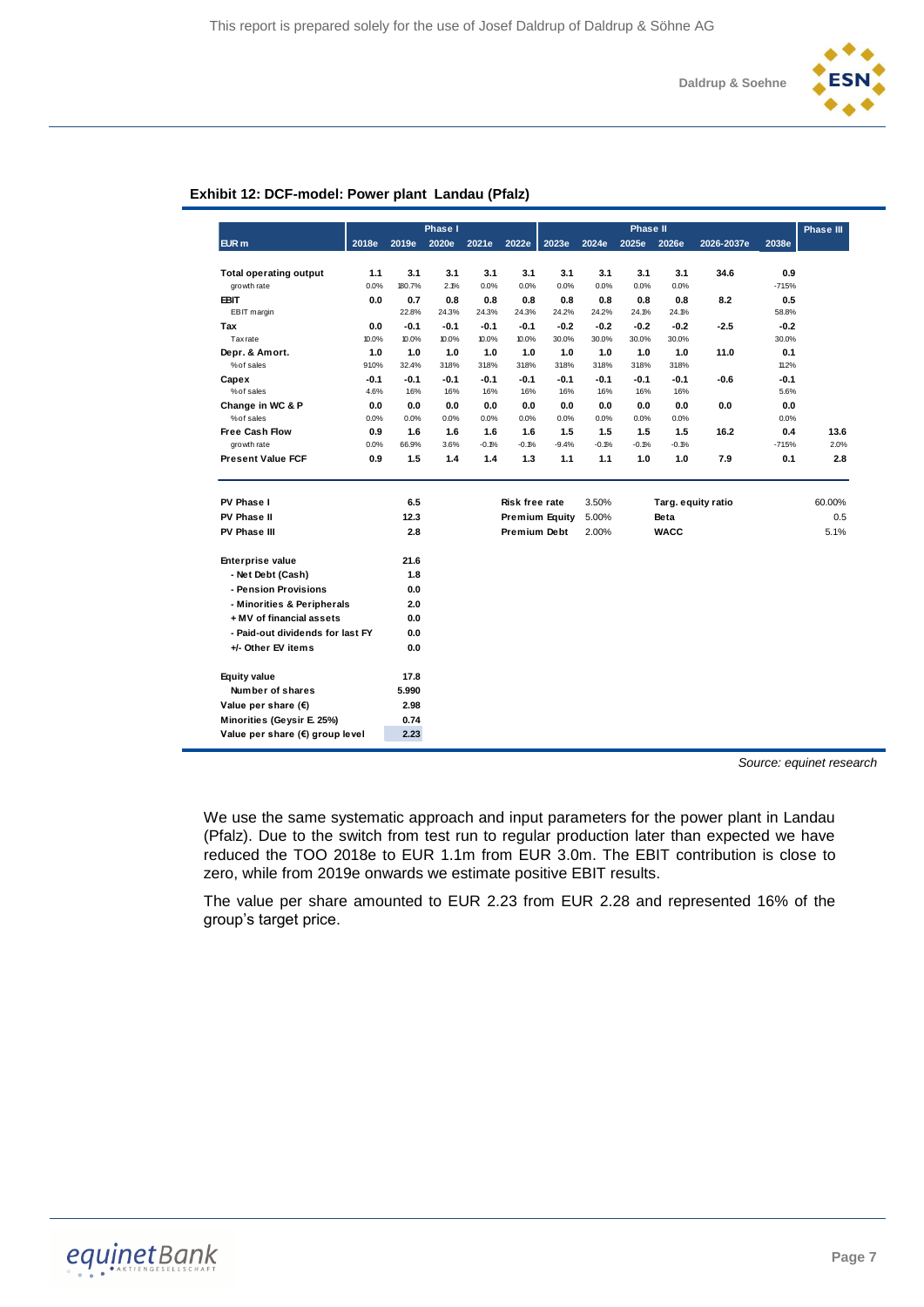

## **Appendix**

Basic data for the two geothermal power plants Taufkirchen and Landau (Pfalz) have not changed. The third project in Neuried is still in an early stage and we continue to classify the project as a claim.

## **Exhibit 13: Basic data Taufkirchen plant**

| Geothermal power plant:              | <b>Taufkirchen</b>                                    |
|--------------------------------------|-------------------------------------------------------|
| <b>Shareholding Daldrup:</b>         | 73.61% *                                              |
| Technology:                          | Kalina technology                                     |
| Temperature:                         | Approx. 140° Celsius; depth: > 4,000 meters           |
| <b>Customers:</b>                    | local district heating network operators; EEG**-plant |
| Energy selling:                      | 21,000 MWh electricity; 61,000 MWh district heating   |
| Feed-in tariff (fixed), electricity: | EUR 0.252 per kWh (§45 (1) EEG)                       |
| * held by Geysir Europe GmbH         |                                                       |
| ** EEG = Erneuerbare Energien Gesetz |                                                       |

*Source: Company data, equinet research*

#### **Exhibit 14: Projections for the Taufkirchen plant**

| EUR <sub>m</sub>            | 2018el  | 2019e | 2020e | 2021e | <b>A 10 A</b> | 2036e | 2037e |
|-----------------------------|---------|-------|-------|-------|---------------|-------|-------|
| Revenues electricity        | 2.17    | 6.09  | 6.62  | 6.62  |               | 6.62  | 6.62  |
| Revenues district heating   | 1.78    | 1.93  | 1.93  | 1.93  |               | 1.93  | 1.93  |
| Revenues total: $(1) + (2)$ | 3.95    | 8.01  | 8.55  | 8.55  |               | 8.55  | 8.55  |
| EBIT                        | 1.00    | 2.91  | 3.33  | 3.33  |               | 3.48  | 3.48  |
| Net profit (100%)           | $-0.28$ | 1.53  | 1.93  | 1.92  |               | 1.60  | 1.60  |
| EBIT-margin, %              | 25.4%   | 36.3% | 39.0% | 38.9% |               | 40.8% | 40.7% |
| Net margin, %               | $-7.1%$ | 19.1% | 22.6% | 22.5% |               | 18.7% | 18.7% |

*Source: Company data, equinet research*

### **Exhibit 15: Basic data Landau (Pfalz) plant**

| Geothermal power plant:               | Landau (Pfalz)                                     |
|---------------------------------------|----------------------------------------------------|
| <b>Shareholding Daldrup:</b>          | 90.00% * (geox GmbH)                               |
| Technology:                           | ORC-technology (from Ormat Tech. Inc.) **          |
| Temperature:                          | Approx. 160° Celsius; depth: > 3,000 meters        |
| <b>Customers:</b>                     | Municipal utilities: Electricity, district heating |
| <b>Energy selling:</b>                | 15,300 MWh electricity; 7,000 MWh district heating |
| Feed-in tariff (fixed), electricity:  | EUR 0.205 per kWh (EEG***)                         |
| * held by Geysir Europe GmbH          | ** ORC = Organic Rankine Cycle                     |
| *** EEG = Erneuerbare Energien Gesetz |                                                    |

*Source: Company data, equinet research*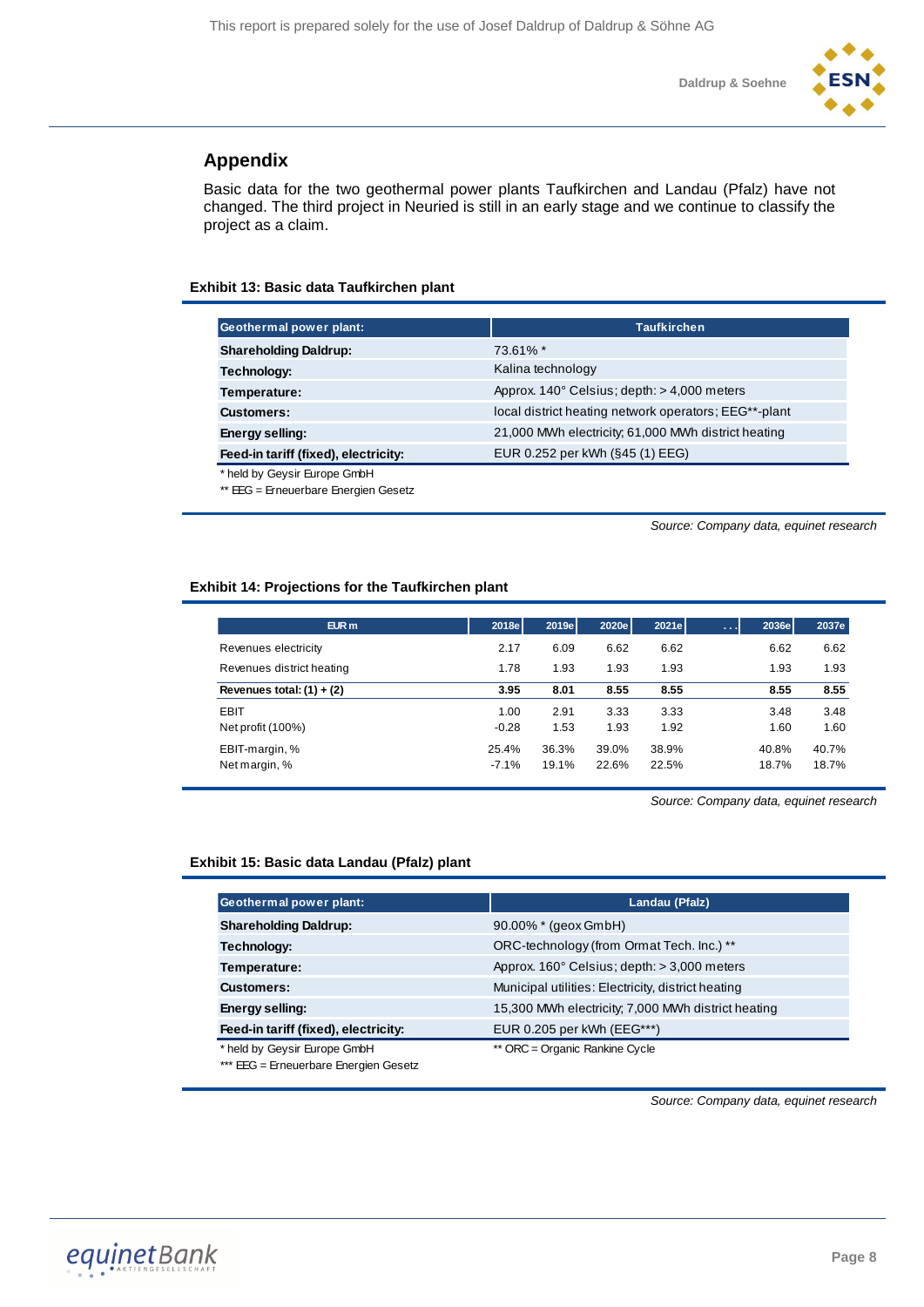

### **Exhibit 16: Projections for the Landau (Pfalz) plant**

| $EUR$ m                     | 2018e    | 2019e | 2020e | 2021e | <b>ALC UNIT</b> | 2036e | 2037e |
|-----------------------------|----------|-------|-------|-------|-----------------|-------|-------|
| Revenues electricity        | 0.94     | 2.92  | 2.98  | 2.98  |                 | 2.98  | 2.98  |
| Revenues district heating   | 0.16     | 0.17  | 0.17  | 0.17  |                 | 0.17  | 0.17  |
| Revenues total: $(1) + (2)$ | 1.10     | 3.08  | 3.15  | 3.15  |                 | 3.15  | 3.15  |
| <b>EBIT</b>                 | 0.00     | 0.70  | 0.77  | 0.77  |                 | 0.74  | 0.74  |
| Net profit (100%)           | $-0.45$  | 0.18  | 0.24  | 0.24  |                 | 0.17  | 0.17  |
| EBIT-margin, %              | $-0.1%$  | 22.8% | 24.3% | 24.3% |                 | 23.6% | 23.6% |
| Net margin, %               | $-41.1%$ | 5.9%  | 7.6%  | 7.6%  |                 | 5.4%  | 5.4%  |

*Source: Company data, equinet research*

**Daldrup & Soehne**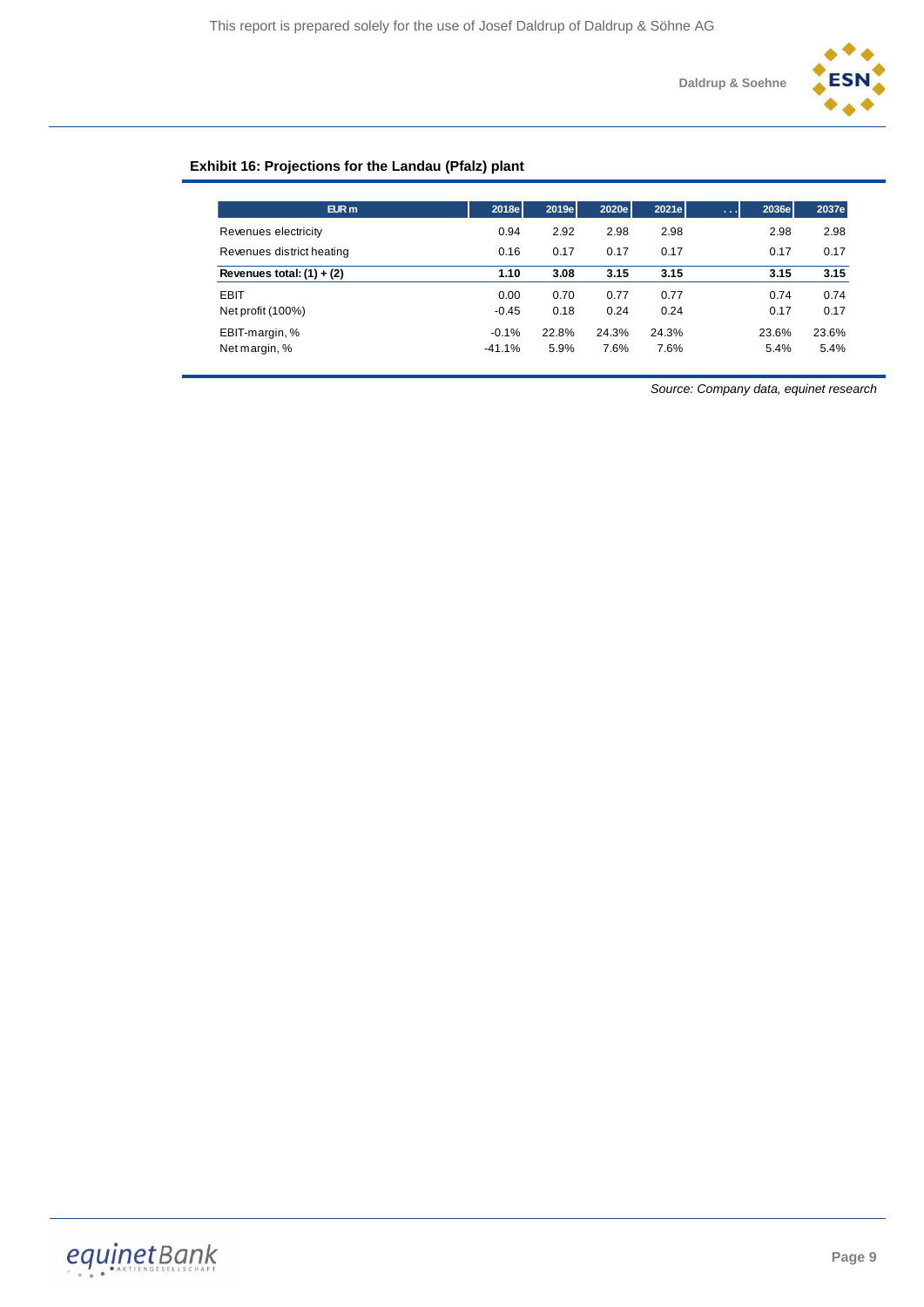

## Daldrup & Soehne : Summary tables

| <b>PROFIT &amp; LOSS (EURm)</b>                                       | 12/2014             | 12/2015             | 12/2016          | 12/2017e          | 12/2018e          | 12/2019e          |
|-----------------------------------------------------------------------|---------------------|---------------------|------------------|-------------------|-------------------|-------------------|
| Sales                                                                 | 52.3                | 17.3                | 31.1             | 36.7              | 51.4              | 58.7              |
| Cost of Sales & Operating Costs                                       | $-57.1$             | $-17.3$             | $-27.2$          | $-32.1$           | $-44.0$           | $-50.0$           |
| Non Recurrent Expenses/Income                                         | 0.0                 | 0.0                 | 0.0              | 0.0               | 0.0               | 0.0               |
| <b>EBITDA</b>                                                         | $-4.8$              | $-0.1$              | 3.9              | 4.7               | 7.4               | 8.7               |
| EBITDA (adj.)*                                                        | $-4.8$              | $-0.1$              | 3.9              | 4.7               | 7.4               | 8.7               |
| Depreciation                                                          | $-13.5$             | 0.8                 | $-2.9$           | $-3.5$            | $-3.0$            | -2.8              |
| <b>EBITA</b>                                                          | $-18.3$             | 0.7                 | 1.0              | 1.2               | 4.4               | 5.9               |
| EBITA (adj)*                                                          | $-18.3$             | 0.7                 | 1.0              | 1.2               | 4.4               | 5.9               |
| <b>Amortisations and Write Downs</b>                                  | 0.0                 | 0.0                 | 0.0              | 0.0               | 0.0               | 0.0               |
| of which PPA amortisation                                             | 0.0                 | 0.0                 | 0.0              | 0.0               | 0.0               | 0.0               |
| EBIT                                                                  | $-18.3$             | 0.7                 | 1.0              | 1.2               | 4.4               | 5.9               |
| EBIT (adj.)*                                                          | $-18.3$             | 0.7                 | 1.0              | 1.2               | 4.4               | 5.9               |
| <b>Net Financial Interest</b>                                         | $-3.6$              | $-4.7$              | $-5.8$           | $-1.1$            | $-2.4$            | $-1.9$            |
| <b>Other Financials</b>                                               | 0.0                 | 0.0                 | 0.0              | 0.0               | 0.0               | 0.0               |
| Associates                                                            | 3.0                 | 4.0                 | 5.0              | 0.0               | 0.1               | 0.4               |
| Other Non Recurrent Items                                             | 0.0                 | 0.0                 | 0.0              | 0.0               | 0.0               | 0.0               |
| <b>Earnings Before Tax (EBT)</b>                                      | $-18.9$             | 0.0                 | 0.2              | 0.0               | 2.2               | 4.4               |
| Tax                                                                   | $-0.1$              | 0.1                 | $-0.1$           | 0.0               | $-0.6$            | $-1.3$            |
| Tax rate                                                              | n.m.                | n.m.                | 32.1%            | 30.0%             | 30.0%             | 30.0%             |
| <b>Discontinued Operations</b>                                        | 3.0                 | 4.0                 | 5.0              | 0.0               | 0.0               | 0.0               |
| Minorities                                                            | 2.7                 | 0.2                 | 0.2              | 0.1               | 0.2               | $-0.3$            |
| <b>Net Profit (reported)</b>                                          | $-13.3$             | 4.4                 | 5.4              | 0.1               | 1.7               | 2.7               |
| Net Profit (adj.)                                                     | $-16.3$             | 0.4                 | 0.4              | 0.1               | 1.7               | 2.7               |
| <b>CASH FLOW (EURm)</b>                                               | 12/2014             | 12/2015             | 12/2016          | 12/2017e          | 12/2018e          | 12/2019e          |
| Cash Flow from Operations before change in NWC                        | 1.1                 | $-7.0$              | 3.1              | 11.2              | 9.2               | 9.1               |
| Change in Net Working Capital                                         | 2.4                 | $-10.4$             | 0.0              | $-0.5$            | 0.1               | $-0.8$            |
| <b>Cash Flow from Operations</b>                                      | 3.5                 | $-17.4$             | 3.1              | 10.6              | 9.3               | 8.4               |
| Capex                                                                 | $-1.3$              | $-0.6$              | $-0.9$           | $-1.5$            | $-1.8$            | $-1.8$            |
| Net Financial Investments                                             | 0.0                 | 0.0                 | 0.0              | 0.0               | $-25.0$           | 0.0               |
| <b>Free Cash Flow</b>                                                 | 2.2                 | $-18.0$             | 2.2              | 9.2               | $-17.6$           | 6.6               |
| <b>Dividends</b>                                                      | $-0.6$              | 0.0                 | 0.0              | 0.0               | 0.0               | 0.0               |
| Other (incl. Capital Increase & share buy backs)                      | 0.0                 | 0.0                 | 0.0              | 0.0               | 0.0               | 0.0               |
|                                                                       |                     |                     |                  |                   |                   |                   |
|                                                                       |                     |                     |                  |                   | $-17.6$           | 6.6               |
| <b>Change in Net Debt</b><br><b>NOPLAT</b>                            | 1.6<br>$-12.8$      | $-18.0$<br>0.5      | 2.2<br>0.7       | 9.2<br>0.8        | 3.1               | 4.1               |
|                                                                       |                     |                     |                  |                   |                   |                   |
| <b>BALANCE SHEET &amp; OTHER ITEMS (EURm)</b>                         | 12/2014             | 12/2015             | 12/2016          | 12/2017e          | 12/2018e          | 12/2019e          |
| Net Tangible Assets                                                   | 28.9                | 26.5                | 24.6             | 22.7              | 21.6              | 20.6              |
| Net Intangible Assets (incl.Goodwill)<br>Net Financial Assets & Other | 2.7<br>24.4         | 2.0<br>22.7         | 1.3<br>21.9      | 1.2               | 1.2<br>46.9       | 1.1               |
| <b>Total Fixed Assets</b>                                             | 55.9                | 51.3                | 47.9             | 21.9<br>45.8      | 69.7              | 46.9<br>68.7      |
| Inventories                                                           |                     |                     |                  |                   |                   |                   |
| Trade receivables                                                     | 2.1<br>6.5          | 12.5<br>5.7         | 17.0<br>4.9      | 17.6<br>5.1       | 17.6<br>5.1       | 18.5<br>5.3       |
| Other current assets                                                  | 10.0                | 16.2                | 20.9             | 20.0              | 20.0              | 20.0              |
|                                                                       | $-4.5$              | $-3.2$              | $-0.8$           | $-9.9$            |                   | $-26.5$           |
| Cash (-)<br><b>Total Current Assets</b>                               | 23.1                | 37.6                | 43.5             | 52.6              | $-22.2$<br>64.8   | 70.4              |
| <b>Total Assets</b>                                                   | 79.0                | 88.9                | 91.4             | 98.5              | 135               | 139               |
| <b>Shareholders Equity</b>                                            | 45.6                | 45.9                | 45.9             | 46.0              | 54.1              | 56.8              |
| Minority                                                              | 0.8                 | 0.5                 | 0.1              | 0.0               | $-0.2$            | 0.2               |
| <b>Total Equity</b>                                                   | 46.4                | 46.5                | 46.1             | 46.1              | 54.0              | 57.0              |
| Long term interest bearing debt                                       | 8.4                 | 20.4                | 16.4             | 15.4              | 37.8              | 34.5              |
| Provisions                                                            | 3.8                 | 3.1                 | 3.2              | 3.0               | 3.4               | 3.9               |
| Other long term liabilities                                           | 4.7                 | 3.1                 | 4.1              | 11.0              | 15.4              | 18.2              |
| <b>Total Long Term Liabilities</b>                                    | 16.9                | 26.6                | 23.6             | 29.4              | 56.6              | 56.6              |
| Short term interest bearing debt                                      | 10.0                | 11.0                | 12.0             | 13.0              | 14.0              | 15.0              |
| Trade payables                                                        | 5.0                 | 4.2                 | 7.9              | 8.2               | 8.2               | 8.6               |
| Other current liabilities                                             | 0.8                 | 0.6                 | 1.8              | 1.8               | 1.8               | 1.8               |
| <b>Total Current Liabilities</b>                                      | 15.7                | 15.8                | 21.7             | 23.0              | 24.0              | 25.4              |
| <b>Total Liabilities and Shareholders' Equity</b>                     | 79.0                | 88.9                | 91.4             | 98.5              | 135               | 139               |
| <b>Net Capital Employed</b>                                           | 68.7                | 80.9                | 80.9             | 78.5              | 102               | 102               |
| <b>Net Working Capital</b>                                            | 3.6                 | 14.0                | 14.0             | 14.5              | 14.5              | 15.3              |
|                                                                       |                     |                     |                  |                   |                   |                   |
| <b>GROWTH &amp; MARGINS</b><br>Sales growth                           | 12/2014<br>$-14.0%$ | 12/2015<br>$-67.0%$ | 12/2016<br>80.4% | 12/2017e<br>17.9% | 12/2018e<br>39.9% | 12/2019e<br>14.2% |
| EBITDA (adj.)* growth                                                 | n.m.                | n.m.                | n.m.             | 18.9%             | 59.1%             | 16.9%             |
| EBITA (adj.)* growth                                                  | n.m.                | n.m.                | 42.9%            | 15.0%             | 285.0%            | 32.7%             |
| EBIT (adj)*growth                                                     | n.m.                | n.m.                | 42.9%            | 15.0%             | 285.0%            | 32.7%             |

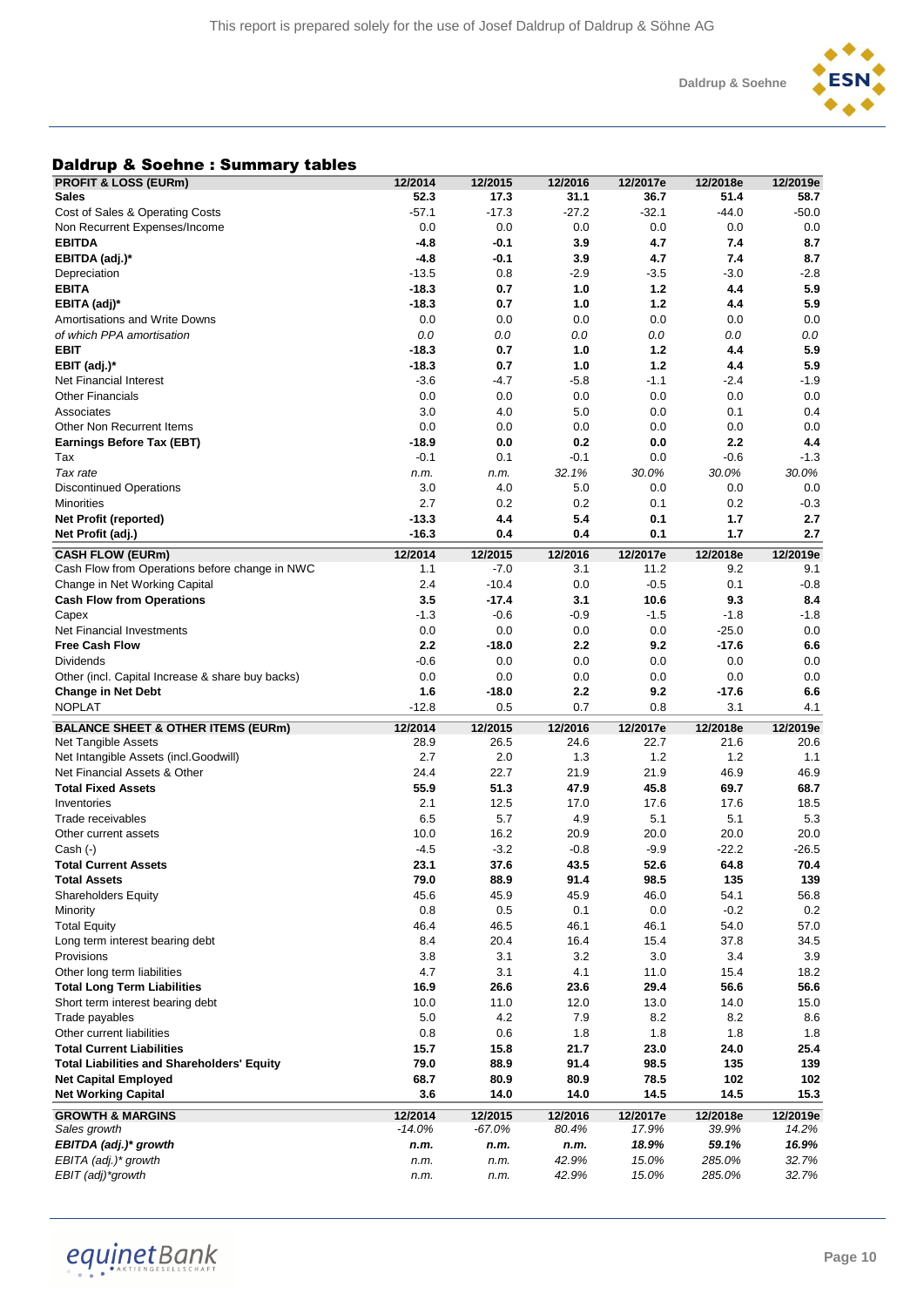

## Daldrup & Soehne : Summary tables

| AIWLWP OR UUU                               |          |             |            |          |            |          |
|---------------------------------------------|----------|-------------|------------|----------|------------|----------|
| <b>GROWTH &amp; MARGINS</b>                 | 12/2014  | 12/2015     | 12/2016    | 12/2017e | 12/2018e   | 12/2019e |
| Net Profit growth                           | n.m.     | n.m.        | 2.3%       | $-70.1%$ | 1382.4%    | 61.0%    |
| EPS adj. growth                             | n.m.     | n.m.        | 2.2%       | $-72.7%$ | 1382.4%    | 61.0%    |
| DPS adj. growth                             | n.m.     |             |            |          |            | n.m.     |
| EBITDA (adj)* margin                        | n.m.     | n.m.        | 12.6%      | 12.7%    | 14.4%      | 14.7%    |
| EBITA (adj)* margin                         | $-35.0%$ | 4.1%        | 3.2%       | 3.1%     | 8.6%       | 10.0%    |
| EBIT (adj)* margin                          | n.m.     | 4.1%        | 3.2%       | 3.1%     | 8.6%       | 10.0%    |
| <b>RATIOS</b>                               | 12/2014  | 12/2015     | 12/2016    | 12/2017e | 12/2018e   | 12/2019e |
| Net Debt/Equity                             | 0.3      | 0.6         | 0.6        | 0.4      | 0.5        | 0.4      |
| Net Debt/EBITDA                             | $-2.9$   | $-458.2$    | 7.1        | 4.0      | 4.0        | 2.7      |
| Interest cover (EBITDA/Fin.interest)        | n.m.     | n.m.        | 0.7        | 4.1      | 3.1        | 4.6      |
| Capex/D&A                                   | 9.5%     | $-80.7%$    | 30.7%      | 41.9%    | 62.2%      | 63.4%    |
| Capex/Sales                                 | 2.5%     | 3.6%        | 2.9%       | 4.0%     | 3.6%       | 3.0%     |
| NWC/Sales                                   | 7.0%     | 81.1%       | 45.0%      | 39.6%    | 28.2%      | 26.0%    |
| ROE (average)                               | $-30.1%$ | 0.8%        | 0.8%       | 0.2%     | 3.4%       | 4.9%     |
| ROCE (adj.)                                 | $-36.4%$ | 1.2%        | 1.8%       | 2.1%     | 8.3%       | 11.1%    |
| <b>WACC</b>                                 | 8.3%     |             |            |          | 8.3%       | 8.3%     |
|                                             |          | 8.3%<br>0.1 | 8.3%       | 8.3%     |            |          |
| ROCE (adj.)/WACC                            | $-4.4$   |             | 0.2        | 0.3      | 1.0        | 1.3      |
| <b>PER SHARE DATA (EUR)***</b>              | 12/2014  | 12/2015     | 12/2016    | 12/2017e | 12/2018e   | 12/2019e |
| Average diluted number of shares            | 5.4      | 5.4         | 5.4        | 6.0      | 6.0        | 6.0      |
| EPS (reported)                              | $-2.43$  | 0.80        | 0.98       | 0.02     | 0.28       | 0.45     |
| EPS (adj.)                                  | $-2.97$  | 0.07        | 0.07       | 0.02     | 0.28       | 0.45     |
| <b>BVPS</b>                                 | 8.34     | 8.40        | 8.39       | 7.69     | 9.04       | 9.49     |
| <b>DPS</b>                                  | 0.00     | 0.00        | 0.00       | 0.00     | 0.00       | 0.15     |
| <b>VALUATION</b>                            | 12/2014  | 12/2015     | 12/2016    | 12/2017e | 12/2018e   | 12/2019e |
| EV/Sales                                    | 1.5      | 4.3         | 2.3        | 2.5      | 1.7        | 1.4      |
| EV/EBITDA                                   | n.m.     | n.m.        | 18.1       | 19.4     | 11.8       | 9.4      |
| EV/EBITDA (adj.)*                           | n.m.     | n.m.        | 18.1       | 19.4     | 11.8       | 9.4      |
| EV/EBITA                                    | $-4.4$   | 106.6       | 70.9       | 78.3     | 19.7       | 13.8     |
| EV/EBITA (adj.)*                            | -4.4     | 106.6       | 70.9       | 78.3     | 19.7       | 13.8     |
| EV/EBIT                                     | n.m.     | n.m.        | 70.9       | 78.3     | 19.7       | 13.8     |
| EV/EBIT (adj.)*                             | n.m.     | n.m.        | 70.9       | 78.3     | 19.7       | 13.8     |
| $P/E$ (adj.)                                | n.m.     | n.m.        | n.m.       | n.m.     | 33.7       | 20.9     |
| P/BV                                        | 1.4      | 1.0         | 0.9        | 1.5      | 1.1        | 1.0      |
| <b>Total Yield Ratio</b>                    | 0.0%     | 0.0%        | 0.0%       | 0.0%     | 0.0%       | 1.6%     |
| EV/CE                                       | 2.3      | 1.8         | 1.8        | 2.3      | 2.3        | 2.2      |
| OpFCF yield                                 | 3.4%     | $-39.9%$    | 5.2%       | 13.0%    | 13.1%      | 11.6%    |
| OpFCF/EV                                    | 2.7%     | $-24.1%$    | 3.1%       | 10.2%    | 8.5%       | 8.2%     |
| Payout ratio                                | 0.0%     | 0.0%        | 0.0%       | 0.0%     | 0.0%       | 33.1%    |
| Dividend yield (gross)                      | 0.0%     | 0.0%        | 0.0%       | 0.0%     | 0.0%       | 1.6%     |
|                                             |          |             |            |          |            |          |
| <b>EV AND MKT CAP (EURm)</b>                | 12/2014  | 12/2015     | 12/2016    | 12/2017e | 12/2018e   | 12/2019e |
| Price** (EUR)                               | 12.05    | 8.29        | 7.77       | 11.81    | 9.50       | 9.50     |
| Outstanding number of shares for main stock | 5.4      | 5.4         | 5.4        | 6.0      | 6.0        | 6.0      |
| <b>Total Market Cap</b>                     | 66       | 45          | 42         | 71       | 57         | 57       |
| <b>Net Debt</b>                             | 14       | 28          | 28         | 18       | 30         | 23       |
| o/w Cash & Marketable Securities (-)        | $-5$     | $-3$        | $-1$       | $-10$    | -22        | $-27$    |
| $o/w$ Gross Debt $(+)$                      | 18       | 31          | 28         | 28       | 52         | 50       |
| <b>Other EV components</b>                  | 1        | 1           | 1          | 1        | 1          | 1        |
| Enterprise Value (EV adj.)                  | 81       | ${\bf 75}$  | ${\bf 71}$ | $90\,$   | ${\bf 87}$ | 81       |
| Source: Company, equinet Bank estimates.    |          |             |            |          |            |          |

*Notes*

*\* Where EBITDA (adj.) or EBITA (adj)= EBITDA (or EBITA) -/+ Non Recurrent Expenses/Income and where EBIT (adj)= EBIT-/+ Non Recurrent Expenses/Income - PPA amortisation \*\*Price (in local currency): Fiscal year end price for Historical Years and Current Price for current and forecasted years*

Sector: Alternative Energy/Renewable Energy Equipment

Company Description: The company was founded in 1946 and went public in 2007. Daldrup today is a specialist supplier in geothermal drilling activities for near-surface and deep geothermal projects. It covers the full added-value chain from first feasibility studies to energy contracting electric power and heat. With its long-lasting expertise the group will continue its strategic shift and stay to be a specialist geothermal drilling project company and add mid-sized energy supply.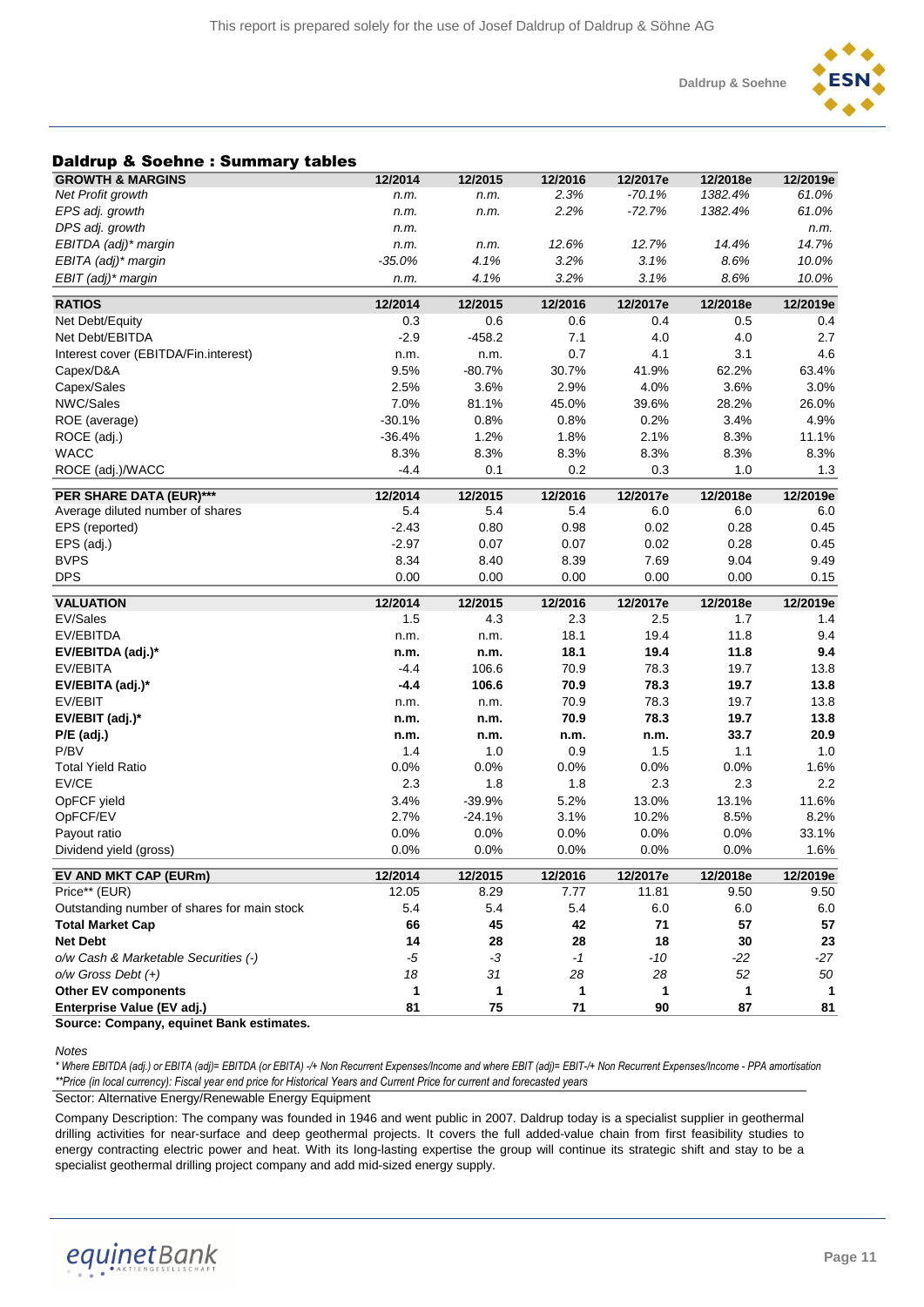

#### **Recommendations and Disclosures**

| 1&1DRILLISCHAG<br>Sen<br>66.00<br>Buy<br>Manz AG<br>Rüzgar<br>37.00<br>Neutral<br>2/3<br>23.50<br>2/3/5<br>2/3<br>2GEnergy<br>Rüzgar<br>Accumulate<br>MAXAutomation AG<br>Becker<br>9.40<br>Buy<br>42.00<br>Aareal Bank<br>Häßler<br>Neutral<br>Merck<br>Miemietz<br>112.00<br>Buy<br>adidas<br>Josef son<br>228.00<br>Accumulate<br>Merkur Bank<br>Häßler<br>10.00<br>Buy<br>2/7<br>$\scriptstyle{7}$<br>$\sqrt{2}$<br>Buy<br>MetroAG<br>Adler Modemaerkte<br>Josef son<br>6.35<br>Bruns<br>17.00<br>Buy<br>MLP<br>2/3<br>ADLER Real Estate<br>Mayer<br>18.00<br>Häßler<br>7.50<br>Buy<br>Buy<br>Aixtron<br>11.60<br>Accumulate<br>2/3<br>MTU Aero Engines<br>130.00<br>Reduce<br>2<br>Sen<br>Rüzgar<br>Häßler<br>Munich Re<br>Häßler<br>210.00<br>Allianz<br>200.00<br>Neutral<br>Accumulate<br>Nemet schek SE<br>47.00<br>5<br>Axel Springer<br>67.00<br>Accumulate<br>Mildner<br>Reduce<br>Josef son<br><b>Miemietz</b><br>118.00<br>Buy<br>Norma Group<br>Schuldt<br>62.00<br>Neutral<br>Bayer<br>OHB SE<br>$\overline{\mathfrak{z}}$<br>2/7<br>40.00<br>Baywa<br><b>Bruns</b><br>33.00<br>Buy<br>Rüzgar<br>Neutral<br>$\overline{7}$<br>OVB Holding AG<br>20.00<br>2/5/7<br><b>BB</b> Biotech<br>73.00<br>Buy<br>Häßler<br>Miemietz<br>Neutral<br><b>Biotest</b><br><b>Miemietz</b><br>25.00<br>Neutral<br>2/3<br>Patrizia<br>Mayer<br>18.00<br>Neutral<br><b>BMW</b><br>Schuldt<br>95.00<br>Buy<br>Pf eiff er Vacuum<br>162.00<br>Buy<br>5<br>Sen<br>$\overline{2}$<br>Procredit Holding<br>2/3/5<br>Hinkel<br>59.80<br>Häßler<br>15.00<br>Buy<br>Buy<br><b>Brenntag</b><br><b>PSISOFTWAREAG</b><br>Ceconomy AG<br><b>Bruns</b><br>8.00<br>Neutral<br>Mildner<br>20.00<br>Buy<br>2/3<br>comdirect<br>Häßler<br>11.20<br>Neutral<br>Puma<br>Josef son<br>565.00<br>Buy<br>Häßler<br><b>PWO</b><br>52.00<br>2/3<br>Commerzbank<br>13.00<br>Neutral<br>Schuldt<br>Buy<br>Continental<br>Schuldt<br>270.00<br>Buy<br>Rheinmetall<br>Rüzgar<br>118.00<br>Neutral<br>CORESTATE Capit al Holding S.A.<br>72.00<br>Buy<br>2/5<br>RIB Software<br>Mildner<br>25.00<br>Buy<br>2/3<br>Mayer<br>CTS Eventim<br>RTL Group<br>72.00<br>Heilmann<br>39.50<br>Neutral<br>Josef son<br>Accumulate<br>S&TAG<br>2/3<br>Daimler AG<br>Schuldt<br>71.00<br>Buy<br>27.00<br>Sen<br>Buy<br>Daldrup & Soehne<br>Becker<br>13.50<br>Buy<br>2/3/5<br>SAF-Holland<br>Schuldt<br>17.00<br>Neutral<br>2/5<br>Schaeffler<br>Demire<br>Mayer<br>4.55<br>Buy<br>Tanzer<br>14.30<br>Buy<br>Schaltbau Holding AG<br>2/7<br>Häßler<br>14.00<br>32.70<br>Deutsche Bank<br>Buy<br>Becker<br>Buy<br>SCOUT24<br>31.00<br>$\mathbf 2$<br>Deutsche EuroShop<br>Mayer<br>30.00<br>Neutral<br>Heilmann<br>Reduce<br>$\overline{\mathfrak{c}}$<br>Deutsche Pf andbrief bank<br>Häßler<br>Siegf ried Holding AG<br>338.00<br>14.50<br>Accumulate<br>Miemietz<br>Neutral<br>SiemensHealthineersAG<br>39.00<br>$\overline{\mathbf{c}}$<br>Deutsche Telekom<br>13.30<br>Neutral<br>Sen<br>Rüzgar<br>Accumulate<br>114.00<br>Buy<br><b>SLM Solutions</b><br>Sen<br>24.00<br>Sell<br>Duerr<br>August in<br><b>DWS</b><br>Häßler<br>34.00<br>Buy<br>SMT Scharf AG<br>Rüzgar<br>17.50<br>Neutral<br>2/3<br>30.00<br>ElringKlinger<br>Schuldt<br>7.00<br>Sell<br><b>Software AG</b><br>Mildner<br>Sell<br>elumeo SE<br>Josef son<br>10.90<br>Accumulate<br>Stabilus<br>Tanzer<br>91.00<br>Buy<br>EpigenomicsAG<br><b>Miemietz</b><br>3.70<br>Buy<br>2/3<br>Suedzucker<br><b>Bruns</b><br>12.00<br>Sell<br>2/3/5<br>SuessMicroTec<br>Euromicron AG<br>Becker<br>11.40<br>Buy<br>Sen<br>13.80<br>Accumulate<br>2/3<br>Surteco<br>Evonik<br>Hinkel<br>39.00<br>Buy<br>Mildner<br>30.50<br>Buy<br>2/3<br>Eyemaxx Real Est at e<br>16.00<br>Buy<br>2/5/7<br>Symrise AG<br>Hinkel<br>67.00<br>Neutral<br>Mayer<br>2/3<br>Ferratum<br>Häßler<br>Syzygy AG<br>29.00<br>Buy<br>Heilmann<br>11.50<br>Accumulate<br>TAKKTAG<br>$\overline{2}$<br>Fielmann<br>70.00<br>Neutral<br>18.50<br>Heilmann<br>Bruns<br>Neutral<br>First Sensor AG<br>Becker<br>27.00<br>Accumulate<br>$\overline{\mathfrak{c}}$<br><b>Talanx Group</b><br>Häßler<br>40.00<br>Accumulate<br>$\overline{c}$<br>2/3<br>Freenet<br>Sen<br>36.00<br>Buy<br>Technotrans<br>Becker<br>45.20<br>Accumulate<br>TELECOLUMBUS<br>Fuchs Pet rolub<br>48.00<br>Neutral<br>Sen<br>9.70<br>Hinkel<br>Buy<br>Telef onica Deut schland<br>Gea Group<br>33.00<br>Neutral<br>Sen<br>3.40<br>Sell<br>August in<br>Rüzgar<br>69.00<br>Neutral<br><b>United Internet</b><br>Gerresheimer AG<br>Sen<br>63.00<br>Buy<br>Gerry Weber<br>5.75<br>26.50<br>2/7<br>Josef son<br>Reduce<br>Vapiano<br>Bruns<br>Buy<br>Becker<br>34.20<br>Accumulate<br>2/3<br>va-Q-tec<br>Sen<br>17.00<br>Neutral<br>2/3<br>Gesco<br><b>GFT</b> Technologies<br>Mildner<br>15.50<br>2/3<br>Viscom<br>Rüzgar<br>28.00<br>2/3<br>Buy<br>Buy<br>2/3<br>162.00<br>Sen<br>0.85<br>Accumulate<br>Volkswagen<br>Schuldt<br>Gigaset<br>Neutral<br>Wacker Neuson SE<br>Grenke<br>Häßler<br>90.00<br>Neutral<br>Becker<br>27.20<br>Neutral<br>Hannover Re<br>Häßler<br>110.00<br>Neutral<br>windeln.de<br>Josef son<br>3.10<br>Buy<br>2<br>3.50<br>2/3<br><b>XINGSE</b><br>305.00<br>Heidelberg Pharma<br>Miemietz<br>Accumulate<br>Heilmann<br>Buy<br>Heidelberger Druck<br>August in<br>3.60<br>Buy<br>Zalando<br>44.50<br>Neutral<br>Josef son<br>HELLA GmbH & Co. KGaA<br>Tanzer<br>57.00<br>Accumulate<br>Hornbach Holding<br>89.00<br>Buy<br>Bruns<br>81.00<br>Hugo Boss<br>Josef son<br>Buy<br><b>Hypoport AG</b><br>Häßler<br>176.00<br>Accumulate<br>2/7<br>INDUS Holding AG<br>64.50<br>Becker<br>Neutral<br>2/7<br>Intershop Communications AG<br>Mildner<br>1.85<br>Accumulate<br>Neutral<br>$K+SAG$<br>Hinkel<br>24.40<br>Koenig & Bauer<br>72.00<br>Neutral<br>August in<br>KronesAG<br>123.00<br>Accumulate<br>August in<br><b>KWS SAAT</b><br>Hinkel<br>348.00<br>Buy<br>Lanxess<br>Hinkel<br>83.00<br>Buy<br>Schuldt<br>57.00<br>Neutral<br>Leoni<br>Linde<br>Hinkel<br>176.00<br>Neutral<br>Mildner<br>148.00<br>Neutral<br>2/3<br>Logwin | <b>Recommendations and Disclosures</b> |                |               |        |       |          | Analyst | <b>Target</b> |        | Disc. |
|---------------------------------------------------------------------------------------------------------------------------------------------------------------------------------------------------------------------------------------------------------------------------------------------------------------------------------------------------------------------------------------------------------------------------------------------------------------------------------------------------------------------------------------------------------------------------------------------------------------------------------------------------------------------------------------------------------------------------------------------------------------------------------------------------------------------------------------------------------------------------------------------------------------------------------------------------------------------------------------------------------------------------------------------------------------------------------------------------------------------------------------------------------------------------------------------------------------------------------------------------------------------------------------------------------------------------------------------------------------------------------------------------------------------------------------------------------------------------------------------------------------------------------------------------------------------------------------------------------------------------------------------------------------------------------------------------------------------------------------------------------------------------------------------------------------------------------------------------------------------------------------------------------------------------------------------------------------------------------------------------------------------------------------------------------------------------------------------------------------------------------------------------------------------------------------------------------------------------------------------------------------------------------------------------------------------------------------------------------------------------------------------------------------------------------------------------------------------------------------------------------------------------------------------------------------------------------------------------------------------------------------------------------------------------------------------------------------------------------------------------------------------------------------------------------------------------------------------------------------------------------------------------------------------------------------------------------------------------------------------------------------------------------------------------------------------------------------------------------------------------------------------------------------------------------------------------------------------------------------------------------------------------------------------------------------------------------------------------------------------------------------------------------------------------------------------------------------------------------------------------------------------------------------------------------------------------------------------------------------------------------------------------------------------------------------------------------------------------------------------------------------------------------------------------------------------------------------------------------------------------------------------------------------------------------------------------------------------------------------------------------------------------------------------------------------------------------------------------------------------------------------------------------------------------------------------------------------------------------------------------------------------------------------------------------------------------------------------------------------------------------------------------------------------------------------------------------------------------------------------------------------------------------------------------------------------------------------------------------------------------------------------------------------------------------------------------------------------------------------------------------------------------------------------------------------------------------------------------------------------------------------------------------------------------------------------------------------------------------------------------------------------------------------------------------------------------------------------------------------------------------------------------------------------------------------------------------------------------------------------------------------------------------------------------------------------------------------------------------------------------------------------------------------------------------------------------------------------------------------------------------------------------------------------------------------------------------------------------------------------------------------------------------------------------------------------------------------------------------------------------------------------------------------------------------------------------------------------------------------------------------------------------------------------------------------------------------------------------------------------------------------------|----------------------------------------|----------------|---------------|--------|-------|----------|---------|---------------|--------|-------|
|                                                                                                                                                                                                                                                                                                                                                                                                                                                                                                                                                                                                                                                                                                                                                                                                                                                                                                                                                                                                                                                                                                                                                                                                                                                                                                                                                                                                                                                                                                                                                                                                                                                                                                                                                                                                                                                                                                                                                                                                                                                                                                                                                                                                                                                                                                                                                                                                                                                                                                                                                                                                                                                                                                                                                                                                                                                                                                                                                                                                                                                                                                                                                                                                                                                                                                                                                                                                                                                                                                                                                                                                                                                                                                                                                                                                                                                                                                                                                                                                                                                                                                                                                                                                                                                                                                                                                                                                                                                                                                                                                                                                                                                                                                                                                                                                                                                                                                                                                                                                                                                                                                                                                                                                                                                                                                                                                                                                                                                                                                                                                                                                                                                                                                                                                                                                                                                                                                                                                                                                                     | Coverage                               | <b>Analyst</b> | <b>Target</b> | Rating | Disc. | Coverage |         |               | Rating |       |
|                                                                                                                                                                                                                                                                                                                                                                                                                                                                                                                                                                                                                                                                                                                                                                                                                                                                                                                                                                                                                                                                                                                                                                                                                                                                                                                                                                                                                                                                                                                                                                                                                                                                                                                                                                                                                                                                                                                                                                                                                                                                                                                                                                                                                                                                                                                                                                                                                                                                                                                                                                                                                                                                                                                                                                                                                                                                                                                                                                                                                                                                                                                                                                                                                                                                                                                                                                                                                                                                                                                                                                                                                                                                                                                                                                                                                                                                                                                                                                                                                                                                                                                                                                                                                                                                                                                                                                                                                                                                                                                                                                                                                                                                                                                                                                                                                                                                                                                                                                                                                                                                                                                                                                                                                                                                                                                                                                                                                                                                                                                                                                                                                                                                                                                                                                                                                                                                                                                                                                                                                     |                                        |                |               |        |       |          |         |               |        |       |
|                                                                                                                                                                                                                                                                                                                                                                                                                                                                                                                                                                                                                                                                                                                                                                                                                                                                                                                                                                                                                                                                                                                                                                                                                                                                                                                                                                                                                                                                                                                                                                                                                                                                                                                                                                                                                                                                                                                                                                                                                                                                                                                                                                                                                                                                                                                                                                                                                                                                                                                                                                                                                                                                                                                                                                                                                                                                                                                                                                                                                                                                                                                                                                                                                                                                                                                                                                                                                                                                                                                                                                                                                                                                                                                                                                                                                                                                                                                                                                                                                                                                                                                                                                                                                                                                                                                                                                                                                                                                                                                                                                                                                                                                                                                                                                                                                                                                                                                                                                                                                                                                                                                                                                                                                                                                                                                                                                                                                                                                                                                                                                                                                                                                                                                                                                                                                                                                                                                                                                                                                     |                                        |                |               |        |       |          |         |               |        |       |
|                                                                                                                                                                                                                                                                                                                                                                                                                                                                                                                                                                                                                                                                                                                                                                                                                                                                                                                                                                                                                                                                                                                                                                                                                                                                                                                                                                                                                                                                                                                                                                                                                                                                                                                                                                                                                                                                                                                                                                                                                                                                                                                                                                                                                                                                                                                                                                                                                                                                                                                                                                                                                                                                                                                                                                                                                                                                                                                                                                                                                                                                                                                                                                                                                                                                                                                                                                                                                                                                                                                                                                                                                                                                                                                                                                                                                                                                                                                                                                                                                                                                                                                                                                                                                                                                                                                                                                                                                                                                                                                                                                                                                                                                                                                                                                                                                                                                                                                                                                                                                                                                                                                                                                                                                                                                                                                                                                                                                                                                                                                                                                                                                                                                                                                                                                                                                                                                                                                                                                                                                     |                                        |                |               |        |       |          |         |               |        |       |
|                                                                                                                                                                                                                                                                                                                                                                                                                                                                                                                                                                                                                                                                                                                                                                                                                                                                                                                                                                                                                                                                                                                                                                                                                                                                                                                                                                                                                                                                                                                                                                                                                                                                                                                                                                                                                                                                                                                                                                                                                                                                                                                                                                                                                                                                                                                                                                                                                                                                                                                                                                                                                                                                                                                                                                                                                                                                                                                                                                                                                                                                                                                                                                                                                                                                                                                                                                                                                                                                                                                                                                                                                                                                                                                                                                                                                                                                                                                                                                                                                                                                                                                                                                                                                                                                                                                                                                                                                                                                                                                                                                                                                                                                                                                                                                                                                                                                                                                                                                                                                                                                                                                                                                                                                                                                                                                                                                                                                                                                                                                                                                                                                                                                                                                                                                                                                                                                                                                                                                                                                     |                                        |                |               |        |       |          |         |               |        |       |
|                                                                                                                                                                                                                                                                                                                                                                                                                                                                                                                                                                                                                                                                                                                                                                                                                                                                                                                                                                                                                                                                                                                                                                                                                                                                                                                                                                                                                                                                                                                                                                                                                                                                                                                                                                                                                                                                                                                                                                                                                                                                                                                                                                                                                                                                                                                                                                                                                                                                                                                                                                                                                                                                                                                                                                                                                                                                                                                                                                                                                                                                                                                                                                                                                                                                                                                                                                                                                                                                                                                                                                                                                                                                                                                                                                                                                                                                                                                                                                                                                                                                                                                                                                                                                                                                                                                                                                                                                                                                                                                                                                                                                                                                                                                                                                                                                                                                                                                                                                                                                                                                                                                                                                                                                                                                                                                                                                                                                                                                                                                                                                                                                                                                                                                                                                                                                                                                                                                                                                                                                     |                                        |                |               |        |       |          |         |               |        |       |
|                                                                                                                                                                                                                                                                                                                                                                                                                                                                                                                                                                                                                                                                                                                                                                                                                                                                                                                                                                                                                                                                                                                                                                                                                                                                                                                                                                                                                                                                                                                                                                                                                                                                                                                                                                                                                                                                                                                                                                                                                                                                                                                                                                                                                                                                                                                                                                                                                                                                                                                                                                                                                                                                                                                                                                                                                                                                                                                                                                                                                                                                                                                                                                                                                                                                                                                                                                                                                                                                                                                                                                                                                                                                                                                                                                                                                                                                                                                                                                                                                                                                                                                                                                                                                                                                                                                                                                                                                                                                                                                                                                                                                                                                                                                                                                                                                                                                                                                                                                                                                                                                                                                                                                                                                                                                                                                                                                                                                                                                                                                                                                                                                                                                                                                                                                                                                                                                                                                                                                                                                     |                                        |                |               |        |       |          |         |               |        |       |
|                                                                                                                                                                                                                                                                                                                                                                                                                                                                                                                                                                                                                                                                                                                                                                                                                                                                                                                                                                                                                                                                                                                                                                                                                                                                                                                                                                                                                                                                                                                                                                                                                                                                                                                                                                                                                                                                                                                                                                                                                                                                                                                                                                                                                                                                                                                                                                                                                                                                                                                                                                                                                                                                                                                                                                                                                                                                                                                                                                                                                                                                                                                                                                                                                                                                                                                                                                                                                                                                                                                                                                                                                                                                                                                                                                                                                                                                                                                                                                                                                                                                                                                                                                                                                                                                                                                                                                                                                                                                                                                                                                                                                                                                                                                                                                                                                                                                                                                                                                                                                                                                                                                                                                                                                                                                                                                                                                                                                                                                                                                                                                                                                                                                                                                                                                                                                                                                                                                                                                                                                     |                                        |                |               |        |       |          |         |               |        |       |
|                                                                                                                                                                                                                                                                                                                                                                                                                                                                                                                                                                                                                                                                                                                                                                                                                                                                                                                                                                                                                                                                                                                                                                                                                                                                                                                                                                                                                                                                                                                                                                                                                                                                                                                                                                                                                                                                                                                                                                                                                                                                                                                                                                                                                                                                                                                                                                                                                                                                                                                                                                                                                                                                                                                                                                                                                                                                                                                                                                                                                                                                                                                                                                                                                                                                                                                                                                                                                                                                                                                                                                                                                                                                                                                                                                                                                                                                                                                                                                                                                                                                                                                                                                                                                                                                                                                                                                                                                                                                                                                                                                                                                                                                                                                                                                                                                                                                                                                                                                                                                                                                                                                                                                                                                                                                                                                                                                                                                                                                                                                                                                                                                                                                                                                                                                                                                                                                                                                                                                                                                     |                                        |                |               |        |       |          |         |               |        |       |
|                                                                                                                                                                                                                                                                                                                                                                                                                                                                                                                                                                                                                                                                                                                                                                                                                                                                                                                                                                                                                                                                                                                                                                                                                                                                                                                                                                                                                                                                                                                                                                                                                                                                                                                                                                                                                                                                                                                                                                                                                                                                                                                                                                                                                                                                                                                                                                                                                                                                                                                                                                                                                                                                                                                                                                                                                                                                                                                                                                                                                                                                                                                                                                                                                                                                                                                                                                                                                                                                                                                                                                                                                                                                                                                                                                                                                                                                                                                                                                                                                                                                                                                                                                                                                                                                                                                                                                                                                                                                                                                                                                                                                                                                                                                                                                                                                                                                                                                                                                                                                                                                                                                                                                                                                                                                                                                                                                                                                                                                                                                                                                                                                                                                                                                                                                                                                                                                                                                                                                                                                     |                                        |                |               |        |       |          |         |               |        |       |
|                                                                                                                                                                                                                                                                                                                                                                                                                                                                                                                                                                                                                                                                                                                                                                                                                                                                                                                                                                                                                                                                                                                                                                                                                                                                                                                                                                                                                                                                                                                                                                                                                                                                                                                                                                                                                                                                                                                                                                                                                                                                                                                                                                                                                                                                                                                                                                                                                                                                                                                                                                                                                                                                                                                                                                                                                                                                                                                                                                                                                                                                                                                                                                                                                                                                                                                                                                                                                                                                                                                                                                                                                                                                                                                                                                                                                                                                                                                                                                                                                                                                                                                                                                                                                                                                                                                                                                                                                                                                                                                                                                                                                                                                                                                                                                                                                                                                                                                                                                                                                                                                                                                                                                                                                                                                                                                                                                                                                                                                                                                                                                                                                                                                                                                                                                                                                                                                                                                                                                                                                     |                                        |                |               |        |       |          |         |               |        |       |
|                                                                                                                                                                                                                                                                                                                                                                                                                                                                                                                                                                                                                                                                                                                                                                                                                                                                                                                                                                                                                                                                                                                                                                                                                                                                                                                                                                                                                                                                                                                                                                                                                                                                                                                                                                                                                                                                                                                                                                                                                                                                                                                                                                                                                                                                                                                                                                                                                                                                                                                                                                                                                                                                                                                                                                                                                                                                                                                                                                                                                                                                                                                                                                                                                                                                                                                                                                                                                                                                                                                                                                                                                                                                                                                                                                                                                                                                                                                                                                                                                                                                                                                                                                                                                                                                                                                                                                                                                                                                                                                                                                                                                                                                                                                                                                                                                                                                                                                                                                                                                                                                                                                                                                                                                                                                                                                                                                                                                                                                                                                                                                                                                                                                                                                                                                                                                                                                                                                                                                                                                     |                                        |                |               |        |       |          |         |               |        |       |
|                                                                                                                                                                                                                                                                                                                                                                                                                                                                                                                                                                                                                                                                                                                                                                                                                                                                                                                                                                                                                                                                                                                                                                                                                                                                                                                                                                                                                                                                                                                                                                                                                                                                                                                                                                                                                                                                                                                                                                                                                                                                                                                                                                                                                                                                                                                                                                                                                                                                                                                                                                                                                                                                                                                                                                                                                                                                                                                                                                                                                                                                                                                                                                                                                                                                                                                                                                                                                                                                                                                                                                                                                                                                                                                                                                                                                                                                                                                                                                                                                                                                                                                                                                                                                                                                                                                                                                                                                                                                                                                                                                                                                                                                                                                                                                                                                                                                                                                                                                                                                                                                                                                                                                                                                                                                                                                                                                                                                                                                                                                                                                                                                                                                                                                                                                                                                                                                                                                                                                                                                     |                                        |                |               |        |       |          |         |               |        |       |
|                                                                                                                                                                                                                                                                                                                                                                                                                                                                                                                                                                                                                                                                                                                                                                                                                                                                                                                                                                                                                                                                                                                                                                                                                                                                                                                                                                                                                                                                                                                                                                                                                                                                                                                                                                                                                                                                                                                                                                                                                                                                                                                                                                                                                                                                                                                                                                                                                                                                                                                                                                                                                                                                                                                                                                                                                                                                                                                                                                                                                                                                                                                                                                                                                                                                                                                                                                                                                                                                                                                                                                                                                                                                                                                                                                                                                                                                                                                                                                                                                                                                                                                                                                                                                                                                                                                                                                                                                                                                                                                                                                                                                                                                                                                                                                                                                                                                                                                                                                                                                                                                                                                                                                                                                                                                                                                                                                                                                                                                                                                                                                                                                                                                                                                                                                                                                                                                                                                                                                                                                     |                                        |                |               |        |       |          |         |               |        |       |
|                                                                                                                                                                                                                                                                                                                                                                                                                                                                                                                                                                                                                                                                                                                                                                                                                                                                                                                                                                                                                                                                                                                                                                                                                                                                                                                                                                                                                                                                                                                                                                                                                                                                                                                                                                                                                                                                                                                                                                                                                                                                                                                                                                                                                                                                                                                                                                                                                                                                                                                                                                                                                                                                                                                                                                                                                                                                                                                                                                                                                                                                                                                                                                                                                                                                                                                                                                                                                                                                                                                                                                                                                                                                                                                                                                                                                                                                                                                                                                                                                                                                                                                                                                                                                                                                                                                                                                                                                                                                                                                                                                                                                                                                                                                                                                                                                                                                                                                                                                                                                                                                                                                                                                                                                                                                                                                                                                                                                                                                                                                                                                                                                                                                                                                                                                                                                                                                                                                                                                                                                     |                                        |                |               |        |       |          |         |               |        |       |
|                                                                                                                                                                                                                                                                                                                                                                                                                                                                                                                                                                                                                                                                                                                                                                                                                                                                                                                                                                                                                                                                                                                                                                                                                                                                                                                                                                                                                                                                                                                                                                                                                                                                                                                                                                                                                                                                                                                                                                                                                                                                                                                                                                                                                                                                                                                                                                                                                                                                                                                                                                                                                                                                                                                                                                                                                                                                                                                                                                                                                                                                                                                                                                                                                                                                                                                                                                                                                                                                                                                                                                                                                                                                                                                                                                                                                                                                                                                                                                                                                                                                                                                                                                                                                                                                                                                                                                                                                                                                                                                                                                                                                                                                                                                                                                                                                                                                                                                                                                                                                                                                                                                                                                                                                                                                                                                                                                                                                                                                                                                                                                                                                                                                                                                                                                                                                                                                                                                                                                                                                     |                                        |                |               |        |       |          |         |               |        |       |
|                                                                                                                                                                                                                                                                                                                                                                                                                                                                                                                                                                                                                                                                                                                                                                                                                                                                                                                                                                                                                                                                                                                                                                                                                                                                                                                                                                                                                                                                                                                                                                                                                                                                                                                                                                                                                                                                                                                                                                                                                                                                                                                                                                                                                                                                                                                                                                                                                                                                                                                                                                                                                                                                                                                                                                                                                                                                                                                                                                                                                                                                                                                                                                                                                                                                                                                                                                                                                                                                                                                                                                                                                                                                                                                                                                                                                                                                                                                                                                                                                                                                                                                                                                                                                                                                                                                                                                                                                                                                                                                                                                                                                                                                                                                                                                                                                                                                                                                                                                                                                                                                                                                                                                                                                                                                                                                                                                                                                                                                                                                                                                                                                                                                                                                                                                                                                                                                                                                                                                                                                     |                                        |                |               |        |       |          |         |               |        |       |
|                                                                                                                                                                                                                                                                                                                                                                                                                                                                                                                                                                                                                                                                                                                                                                                                                                                                                                                                                                                                                                                                                                                                                                                                                                                                                                                                                                                                                                                                                                                                                                                                                                                                                                                                                                                                                                                                                                                                                                                                                                                                                                                                                                                                                                                                                                                                                                                                                                                                                                                                                                                                                                                                                                                                                                                                                                                                                                                                                                                                                                                                                                                                                                                                                                                                                                                                                                                                                                                                                                                                                                                                                                                                                                                                                                                                                                                                                                                                                                                                                                                                                                                                                                                                                                                                                                                                                                                                                                                                                                                                                                                                                                                                                                                                                                                                                                                                                                                                                                                                                                                                                                                                                                                                                                                                                                                                                                                                                                                                                                                                                                                                                                                                                                                                                                                                                                                                                                                                                                                                                     |                                        |                |               |        |       |          |         |               |        |       |
|                                                                                                                                                                                                                                                                                                                                                                                                                                                                                                                                                                                                                                                                                                                                                                                                                                                                                                                                                                                                                                                                                                                                                                                                                                                                                                                                                                                                                                                                                                                                                                                                                                                                                                                                                                                                                                                                                                                                                                                                                                                                                                                                                                                                                                                                                                                                                                                                                                                                                                                                                                                                                                                                                                                                                                                                                                                                                                                                                                                                                                                                                                                                                                                                                                                                                                                                                                                                                                                                                                                                                                                                                                                                                                                                                                                                                                                                                                                                                                                                                                                                                                                                                                                                                                                                                                                                                                                                                                                                                                                                                                                                                                                                                                                                                                                                                                                                                                                                                                                                                                                                                                                                                                                                                                                                                                                                                                                                                                                                                                                                                                                                                                                                                                                                                                                                                                                                                                                                                                                                                     |                                        |                |               |        |       |          |         |               |        |       |
|                                                                                                                                                                                                                                                                                                                                                                                                                                                                                                                                                                                                                                                                                                                                                                                                                                                                                                                                                                                                                                                                                                                                                                                                                                                                                                                                                                                                                                                                                                                                                                                                                                                                                                                                                                                                                                                                                                                                                                                                                                                                                                                                                                                                                                                                                                                                                                                                                                                                                                                                                                                                                                                                                                                                                                                                                                                                                                                                                                                                                                                                                                                                                                                                                                                                                                                                                                                                                                                                                                                                                                                                                                                                                                                                                                                                                                                                                                                                                                                                                                                                                                                                                                                                                                                                                                                                                                                                                                                                                                                                                                                                                                                                                                                                                                                                                                                                                                                                                                                                                                                                                                                                                                                                                                                                                                                                                                                                                                                                                                                                                                                                                                                                                                                                                                                                                                                                                                                                                                                                                     |                                        |                |               |        |       |          |         |               |        |       |
|                                                                                                                                                                                                                                                                                                                                                                                                                                                                                                                                                                                                                                                                                                                                                                                                                                                                                                                                                                                                                                                                                                                                                                                                                                                                                                                                                                                                                                                                                                                                                                                                                                                                                                                                                                                                                                                                                                                                                                                                                                                                                                                                                                                                                                                                                                                                                                                                                                                                                                                                                                                                                                                                                                                                                                                                                                                                                                                                                                                                                                                                                                                                                                                                                                                                                                                                                                                                                                                                                                                                                                                                                                                                                                                                                                                                                                                                                                                                                                                                                                                                                                                                                                                                                                                                                                                                                                                                                                                                                                                                                                                                                                                                                                                                                                                                                                                                                                                                                                                                                                                                                                                                                                                                                                                                                                                                                                                                                                                                                                                                                                                                                                                                                                                                                                                                                                                                                                                                                                                                                     |                                        |                |               |        |       |          |         |               |        |       |
|                                                                                                                                                                                                                                                                                                                                                                                                                                                                                                                                                                                                                                                                                                                                                                                                                                                                                                                                                                                                                                                                                                                                                                                                                                                                                                                                                                                                                                                                                                                                                                                                                                                                                                                                                                                                                                                                                                                                                                                                                                                                                                                                                                                                                                                                                                                                                                                                                                                                                                                                                                                                                                                                                                                                                                                                                                                                                                                                                                                                                                                                                                                                                                                                                                                                                                                                                                                                                                                                                                                                                                                                                                                                                                                                                                                                                                                                                                                                                                                                                                                                                                                                                                                                                                                                                                                                                                                                                                                                                                                                                                                                                                                                                                                                                                                                                                                                                                                                                                                                                                                                                                                                                                                                                                                                                                                                                                                                                                                                                                                                                                                                                                                                                                                                                                                                                                                                                                                                                                                                                     |                                        |                |               |        |       |          |         |               |        |       |
|                                                                                                                                                                                                                                                                                                                                                                                                                                                                                                                                                                                                                                                                                                                                                                                                                                                                                                                                                                                                                                                                                                                                                                                                                                                                                                                                                                                                                                                                                                                                                                                                                                                                                                                                                                                                                                                                                                                                                                                                                                                                                                                                                                                                                                                                                                                                                                                                                                                                                                                                                                                                                                                                                                                                                                                                                                                                                                                                                                                                                                                                                                                                                                                                                                                                                                                                                                                                                                                                                                                                                                                                                                                                                                                                                                                                                                                                                                                                                                                                                                                                                                                                                                                                                                                                                                                                                                                                                                                                                                                                                                                                                                                                                                                                                                                                                                                                                                                                                                                                                                                                                                                                                                                                                                                                                                                                                                                                                                                                                                                                                                                                                                                                                                                                                                                                                                                                                                                                                                                                                     |                                        |                |               |        |       |          |         |               |        |       |
|                                                                                                                                                                                                                                                                                                                                                                                                                                                                                                                                                                                                                                                                                                                                                                                                                                                                                                                                                                                                                                                                                                                                                                                                                                                                                                                                                                                                                                                                                                                                                                                                                                                                                                                                                                                                                                                                                                                                                                                                                                                                                                                                                                                                                                                                                                                                                                                                                                                                                                                                                                                                                                                                                                                                                                                                                                                                                                                                                                                                                                                                                                                                                                                                                                                                                                                                                                                                                                                                                                                                                                                                                                                                                                                                                                                                                                                                                                                                                                                                                                                                                                                                                                                                                                                                                                                                                                                                                                                                                                                                                                                                                                                                                                                                                                                                                                                                                                                                                                                                                                                                                                                                                                                                                                                                                                                                                                                                                                                                                                                                                                                                                                                                                                                                                                                                                                                                                                                                                                                                                     |                                        |                |               |        |       |          |         |               |        |       |
|                                                                                                                                                                                                                                                                                                                                                                                                                                                                                                                                                                                                                                                                                                                                                                                                                                                                                                                                                                                                                                                                                                                                                                                                                                                                                                                                                                                                                                                                                                                                                                                                                                                                                                                                                                                                                                                                                                                                                                                                                                                                                                                                                                                                                                                                                                                                                                                                                                                                                                                                                                                                                                                                                                                                                                                                                                                                                                                                                                                                                                                                                                                                                                                                                                                                                                                                                                                                                                                                                                                                                                                                                                                                                                                                                                                                                                                                                                                                                                                                                                                                                                                                                                                                                                                                                                                                                                                                                                                                                                                                                                                                                                                                                                                                                                                                                                                                                                                                                                                                                                                                                                                                                                                                                                                                                                                                                                                                                                                                                                                                                                                                                                                                                                                                                                                                                                                                                                                                                                                                                     |                                        |                |               |        |       |          |         |               |        |       |
|                                                                                                                                                                                                                                                                                                                                                                                                                                                                                                                                                                                                                                                                                                                                                                                                                                                                                                                                                                                                                                                                                                                                                                                                                                                                                                                                                                                                                                                                                                                                                                                                                                                                                                                                                                                                                                                                                                                                                                                                                                                                                                                                                                                                                                                                                                                                                                                                                                                                                                                                                                                                                                                                                                                                                                                                                                                                                                                                                                                                                                                                                                                                                                                                                                                                                                                                                                                                                                                                                                                                                                                                                                                                                                                                                                                                                                                                                                                                                                                                                                                                                                                                                                                                                                                                                                                                                                                                                                                                                                                                                                                                                                                                                                                                                                                                                                                                                                                                                                                                                                                                                                                                                                                                                                                                                                                                                                                                                                                                                                                                                                                                                                                                                                                                                                                                                                                                                                                                                                                                                     |                                        |                |               |        |       |          |         |               |        |       |
|                                                                                                                                                                                                                                                                                                                                                                                                                                                                                                                                                                                                                                                                                                                                                                                                                                                                                                                                                                                                                                                                                                                                                                                                                                                                                                                                                                                                                                                                                                                                                                                                                                                                                                                                                                                                                                                                                                                                                                                                                                                                                                                                                                                                                                                                                                                                                                                                                                                                                                                                                                                                                                                                                                                                                                                                                                                                                                                                                                                                                                                                                                                                                                                                                                                                                                                                                                                                                                                                                                                                                                                                                                                                                                                                                                                                                                                                                                                                                                                                                                                                                                                                                                                                                                                                                                                                                                                                                                                                                                                                                                                                                                                                                                                                                                                                                                                                                                                                                                                                                                                                                                                                                                                                                                                                                                                                                                                                                                                                                                                                                                                                                                                                                                                                                                                                                                                                                                                                                                                                                     |                                        |                |               |        |       |          |         |               |        |       |
|                                                                                                                                                                                                                                                                                                                                                                                                                                                                                                                                                                                                                                                                                                                                                                                                                                                                                                                                                                                                                                                                                                                                                                                                                                                                                                                                                                                                                                                                                                                                                                                                                                                                                                                                                                                                                                                                                                                                                                                                                                                                                                                                                                                                                                                                                                                                                                                                                                                                                                                                                                                                                                                                                                                                                                                                                                                                                                                                                                                                                                                                                                                                                                                                                                                                                                                                                                                                                                                                                                                                                                                                                                                                                                                                                                                                                                                                                                                                                                                                                                                                                                                                                                                                                                                                                                                                                                                                                                                                                                                                                                                                                                                                                                                                                                                                                                                                                                                                                                                                                                                                                                                                                                                                                                                                                                                                                                                                                                                                                                                                                                                                                                                                                                                                                                                                                                                                                                                                                                                                                     |                                        |                |               |        |       |          |         |               |        |       |
|                                                                                                                                                                                                                                                                                                                                                                                                                                                                                                                                                                                                                                                                                                                                                                                                                                                                                                                                                                                                                                                                                                                                                                                                                                                                                                                                                                                                                                                                                                                                                                                                                                                                                                                                                                                                                                                                                                                                                                                                                                                                                                                                                                                                                                                                                                                                                                                                                                                                                                                                                                                                                                                                                                                                                                                                                                                                                                                                                                                                                                                                                                                                                                                                                                                                                                                                                                                                                                                                                                                                                                                                                                                                                                                                                                                                                                                                                                                                                                                                                                                                                                                                                                                                                                                                                                                                                                                                                                                                                                                                                                                                                                                                                                                                                                                                                                                                                                                                                                                                                                                                                                                                                                                                                                                                                                                                                                                                                                                                                                                                                                                                                                                                                                                                                                                                                                                                                                                                                                                                                     |                                        |                |               |        |       |          |         |               |        |       |
|                                                                                                                                                                                                                                                                                                                                                                                                                                                                                                                                                                                                                                                                                                                                                                                                                                                                                                                                                                                                                                                                                                                                                                                                                                                                                                                                                                                                                                                                                                                                                                                                                                                                                                                                                                                                                                                                                                                                                                                                                                                                                                                                                                                                                                                                                                                                                                                                                                                                                                                                                                                                                                                                                                                                                                                                                                                                                                                                                                                                                                                                                                                                                                                                                                                                                                                                                                                                                                                                                                                                                                                                                                                                                                                                                                                                                                                                                                                                                                                                                                                                                                                                                                                                                                                                                                                                                                                                                                                                                                                                                                                                                                                                                                                                                                                                                                                                                                                                                                                                                                                                                                                                                                                                                                                                                                                                                                                                                                                                                                                                                                                                                                                                                                                                                                                                                                                                                                                                                                                                                     |                                        |                |               |        |       |          |         |               |        |       |
|                                                                                                                                                                                                                                                                                                                                                                                                                                                                                                                                                                                                                                                                                                                                                                                                                                                                                                                                                                                                                                                                                                                                                                                                                                                                                                                                                                                                                                                                                                                                                                                                                                                                                                                                                                                                                                                                                                                                                                                                                                                                                                                                                                                                                                                                                                                                                                                                                                                                                                                                                                                                                                                                                                                                                                                                                                                                                                                                                                                                                                                                                                                                                                                                                                                                                                                                                                                                                                                                                                                                                                                                                                                                                                                                                                                                                                                                                                                                                                                                                                                                                                                                                                                                                                                                                                                                                                                                                                                                                                                                                                                                                                                                                                                                                                                                                                                                                                                                                                                                                                                                                                                                                                                                                                                                                                                                                                                                                                                                                                                                                                                                                                                                                                                                                                                                                                                                                                                                                                                                                     |                                        |                |               |        |       |          |         |               |        |       |
|                                                                                                                                                                                                                                                                                                                                                                                                                                                                                                                                                                                                                                                                                                                                                                                                                                                                                                                                                                                                                                                                                                                                                                                                                                                                                                                                                                                                                                                                                                                                                                                                                                                                                                                                                                                                                                                                                                                                                                                                                                                                                                                                                                                                                                                                                                                                                                                                                                                                                                                                                                                                                                                                                                                                                                                                                                                                                                                                                                                                                                                                                                                                                                                                                                                                                                                                                                                                                                                                                                                                                                                                                                                                                                                                                                                                                                                                                                                                                                                                                                                                                                                                                                                                                                                                                                                                                                                                                                                                                                                                                                                                                                                                                                                                                                                                                                                                                                                                                                                                                                                                                                                                                                                                                                                                                                                                                                                                                                                                                                                                                                                                                                                                                                                                                                                                                                                                                                                                                                                                                     |                                        |                |               |        |       |          |         |               |        |       |
|                                                                                                                                                                                                                                                                                                                                                                                                                                                                                                                                                                                                                                                                                                                                                                                                                                                                                                                                                                                                                                                                                                                                                                                                                                                                                                                                                                                                                                                                                                                                                                                                                                                                                                                                                                                                                                                                                                                                                                                                                                                                                                                                                                                                                                                                                                                                                                                                                                                                                                                                                                                                                                                                                                                                                                                                                                                                                                                                                                                                                                                                                                                                                                                                                                                                                                                                                                                                                                                                                                                                                                                                                                                                                                                                                                                                                                                                                                                                                                                                                                                                                                                                                                                                                                                                                                                                                                                                                                                                                                                                                                                                                                                                                                                                                                                                                                                                                                                                                                                                                                                                                                                                                                                                                                                                                                                                                                                                                                                                                                                                                                                                                                                                                                                                                                                                                                                                                                                                                                                                                     |                                        |                |               |        |       |          |         |               |        |       |
|                                                                                                                                                                                                                                                                                                                                                                                                                                                                                                                                                                                                                                                                                                                                                                                                                                                                                                                                                                                                                                                                                                                                                                                                                                                                                                                                                                                                                                                                                                                                                                                                                                                                                                                                                                                                                                                                                                                                                                                                                                                                                                                                                                                                                                                                                                                                                                                                                                                                                                                                                                                                                                                                                                                                                                                                                                                                                                                                                                                                                                                                                                                                                                                                                                                                                                                                                                                                                                                                                                                                                                                                                                                                                                                                                                                                                                                                                                                                                                                                                                                                                                                                                                                                                                                                                                                                                                                                                                                                                                                                                                                                                                                                                                                                                                                                                                                                                                                                                                                                                                                                                                                                                                                                                                                                                                                                                                                                                                                                                                                                                                                                                                                                                                                                                                                                                                                                                                                                                                                                                     |                                        |                |               |        |       |          |         |               |        |       |
|                                                                                                                                                                                                                                                                                                                                                                                                                                                                                                                                                                                                                                                                                                                                                                                                                                                                                                                                                                                                                                                                                                                                                                                                                                                                                                                                                                                                                                                                                                                                                                                                                                                                                                                                                                                                                                                                                                                                                                                                                                                                                                                                                                                                                                                                                                                                                                                                                                                                                                                                                                                                                                                                                                                                                                                                                                                                                                                                                                                                                                                                                                                                                                                                                                                                                                                                                                                                                                                                                                                                                                                                                                                                                                                                                                                                                                                                                                                                                                                                                                                                                                                                                                                                                                                                                                                                                                                                                                                                                                                                                                                                                                                                                                                                                                                                                                                                                                                                                                                                                                                                                                                                                                                                                                                                                                                                                                                                                                                                                                                                                                                                                                                                                                                                                                                                                                                                                                                                                                                                                     |                                        |                |               |        |       |          |         |               |        |       |
|                                                                                                                                                                                                                                                                                                                                                                                                                                                                                                                                                                                                                                                                                                                                                                                                                                                                                                                                                                                                                                                                                                                                                                                                                                                                                                                                                                                                                                                                                                                                                                                                                                                                                                                                                                                                                                                                                                                                                                                                                                                                                                                                                                                                                                                                                                                                                                                                                                                                                                                                                                                                                                                                                                                                                                                                                                                                                                                                                                                                                                                                                                                                                                                                                                                                                                                                                                                                                                                                                                                                                                                                                                                                                                                                                                                                                                                                                                                                                                                                                                                                                                                                                                                                                                                                                                                                                                                                                                                                                                                                                                                                                                                                                                                                                                                                                                                                                                                                                                                                                                                                                                                                                                                                                                                                                                                                                                                                                                                                                                                                                                                                                                                                                                                                                                                                                                                                                                                                                                                                                     |                                        |                |               |        |       |          |         |               |        |       |
|                                                                                                                                                                                                                                                                                                                                                                                                                                                                                                                                                                                                                                                                                                                                                                                                                                                                                                                                                                                                                                                                                                                                                                                                                                                                                                                                                                                                                                                                                                                                                                                                                                                                                                                                                                                                                                                                                                                                                                                                                                                                                                                                                                                                                                                                                                                                                                                                                                                                                                                                                                                                                                                                                                                                                                                                                                                                                                                                                                                                                                                                                                                                                                                                                                                                                                                                                                                                                                                                                                                                                                                                                                                                                                                                                                                                                                                                                                                                                                                                                                                                                                                                                                                                                                                                                                                                                                                                                                                                                                                                                                                                                                                                                                                                                                                                                                                                                                                                                                                                                                                                                                                                                                                                                                                                                                                                                                                                                                                                                                                                                                                                                                                                                                                                                                                                                                                                                                                                                                                                                     |                                        |                |               |        |       |          |         |               |        |       |
|                                                                                                                                                                                                                                                                                                                                                                                                                                                                                                                                                                                                                                                                                                                                                                                                                                                                                                                                                                                                                                                                                                                                                                                                                                                                                                                                                                                                                                                                                                                                                                                                                                                                                                                                                                                                                                                                                                                                                                                                                                                                                                                                                                                                                                                                                                                                                                                                                                                                                                                                                                                                                                                                                                                                                                                                                                                                                                                                                                                                                                                                                                                                                                                                                                                                                                                                                                                                                                                                                                                                                                                                                                                                                                                                                                                                                                                                                                                                                                                                                                                                                                                                                                                                                                                                                                                                                                                                                                                                                                                                                                                                                                                                                                                                                                                                                                                                                                                                                                                                                                                                                                                                                                                                                                                                                                                                                                                                                                                                                                                                                                                                                                                                                                                                                                                                                                                                                                                                                                                                                     |                                        |                |               |        |       |          |         |               |        |       |
|                                                                                                                                                                                                                                                                                                                                                                                                                                                                                                                                                                                                                                                                                                                                                                                                                                                                                                                                                                                                                                                                                                                                                                                                                                                                                                                                                                                                                                                                                                                                                                                                                                                                                                                                                                                                                                                                                                                                                                                                                                                                                                                                                                                                                                                                                                                                                                                                                                                                                                                                                                                                                                                                                                                                                                                                                                                                                                                                                                                                                                                                                                                                                                                                                                                                                                                                                                                                                                                                                                                                                                                                                                                                                                                                                                                                                                                                                                                                                                                                                                                                                                                                                                                                                                                                                                                                                                                                                                                                                                                                                                                                                                                                                                                                                                                                                                                                                                                                                                                                                                                                                                                                                                                                                                                                                                                                                                                                                                                                                                                                                                                                                                                                                                                                                                                                                                                                                                                                                                                                                     |                                        |                |               |        |       |          |         |               |        |       |
|                                                                                                                                                                                                                                                                                                                                                                                                                                                                                                                                                                                                                                                                                                                                                                                                                                                                                                                                                                                                                                                                                                                                                                                                                                                                                                                                                                                                                                                                                                                                                                                                                                                                                                                                                                                                                                                                                                                                                                                                                                                                                                                                                                                                                                                                                                                                                                                                                                                                                                                                                                                                                                                                                                                                                                                                                                                                                                                                                                                                                                                                                                                                                                                                                                                                                                                                                                                                                                                                                                                                                                                                                                                                                                                                                                                                                                                                                                                                                                                                                                                                                                                                                                                                                                                                                                                                                                                                                                                                                                                                                                                                                                                                                                                                                                                                                                                                                                                                                                                                                                                                                                                                                                                                                                                                                                                                                                                                                                                                                                                                                                                                                                                                                                                                                                                                                                                                                                                                                                                                                     |                                        |                |               |        |       |          |         |               |        |       |
|                                                                                                                                                                                                                                                                                                                                                                                                                                                                                                                                                                                                                                                                                                                                                                                                                                                                                                                                                                                                                                                                                                                                                                                                                                                                                                                                                                                                                                                                                                                                                                                                                                                                                                                                                                                                                                                                                                                                                                                                                                                                                                                                                                                                                                                                                                                                                                                                                                                                                                                                                                                                                                                                                                                                                                                                                                                                                                                                                                                                                                                                                                                                                                                                                                                                                                                                                                                                                                                                                                                                                                                                                                                                                                                                                                                                                                                                                                                                                                                                                                                                                                                                                                                                                                                                                                                                                                                                                                                                                                                                                                                                                                                                                                                                                                                                                                                                                                                                                                                                                                                                                                                                                                                                                                                                                                                                                                                                                                                                                                                                                                                                                                                                                                                                                                                                                                                                                                                                                                                                                     |                                        |                |               |        |       |          |         |               |        |       |
|                                                                                                                                                                                                                                                                                                                                                                                                                                                                                                                                                                                                                                                                                                                                                                                                                                                                                                                                                                                                                                                                                                                                                                                                                                                                                                                                                                                                                                                                                                                                                                                                                                                                                                                                                                                                                                                                                                                                                                                                                                                                                                                                                                                                                                                                                                                                                                                                                                                                                                                                                                                                                                                                                                                                                                                                                                                                                                                                                                                                                                                                                                                                                                                                                                                                                                                                                                                                                                                                                                                                                                                                                                                                                                                                                                                                                                                                                                                                                                                                                                                                                                                                                                                                                                                                                                                                                                                                                                                                                                                                                                                                                                                                                                                                                                                                                                                                                                                                                                                                                                                                                                                                                                                                                                                                                                                                                                                                                                                                                                                                                                                                                                                                                                                                                                                                                                                                                                                                                                                                                     |                                        |                |               |        |       |          |         |               |        |       |
|                                                                                                                                                                                                                                                                                                                                                                                                                                                                                                                                                                                                                                                                                                                                                                                                                                                                                                                                                                                                                                                                                                                                                                                                                                                                                                                                                                                                                                                                                                                                                                                                                                                                                                                                                                                                                                                                                                                                                                                                                                                                                                                                                                                                                                                                                                                                                                                                                                                                                                                                                                                                                                                                                                                                                                                                                                                                                                                                                                                                                                                                                                                                                                                                                                                                                                                                                                                                                                                                                                                                                                                                                                                                                                                                                                                                                                                                                                                                                                                                                                                                                                                                                                                                                                                                                                                                                                                                                                                                                                                                                                                                                                                                                                                                                                                                                                                                                                                                                                                                                                                                                                                                                                                                                                                                                                                                                                                                                                                                                                                                                                                                                                                                                                                                                                                                                                                                                                                                                                                                                     |                                        |                |               |        |       |          |         |               |        |       |
|                                                                                                                                                                                                                                                                                                                                                                                                                                                                                                                                                                                                                                                                                                                                                                                                                                                                                                                                                                                                                                                                                                                                                                                                                                                                                                                                                                                                                                                                                                                                                                                                                                                                                                                                                                                                                                                                                                                                                                                                                                                                                                                                                                                                                                                                                                                                                                                                                                                                                                                                                                                                                                                                                                                                                                                                                                                                                                                                                                                                                                                                                                                                                                                                                                                                                                                                                                                                                                                                                                                                                                                                                                                                                                                                                                                                                                                                                                                                                                                                                                                                                                                                                                                                                                                                                                                                                                                                                                                                                                                                                                                                                                                                                                                                                                                                                                                                                                                                                                                                                                                                                                                                                                                                                                                                                                                                                                                                                                                                                                                                                                                                                                                                                                                                                                                                                                                                                                                                                                                                                     |                                        |                |               |        |       |          |         |               |        |       |
|                                                                                                                                                                                                                                                                                                                                                                                                                                                                                                                                                                                                                                                                                                                                                                                                                                                                                                                                                                                                                                                                                                                                                                                                                                                                                                                                                                                                                                                                                                                                                                                                                                                                                                                                                                                                                                                                                                                                                                                                                                                                                                                                                                                                                                                                                                                                                                                                                                                                                                                                                                                                                                                                                                                                                                                                                                                                                                                                                                                                                                                                                                                                                                                                                                                                                                                                                                                                                                                                                                                                                                                                                                                                                                                                                                                                                                                                                                                                                                                                                                                                                                                                                                                                                                                                                                                                                                                                                                                                                                                                                                                                                                                                                                                                                                                                                                                                                                                                                                                                                                                                                                                                                                                                                                                                                                                                                                                                                                                                                                                                                                                                                                                                                                                                                                                                                                                                                                                                                                                                                     |                                        |                |               |        |       |          |         |               |        |       |
|                                                                                                                                                                                                                                                                                                                                                                                                                                                                                                                                                                                                                                                                                                                                                                                                                                                                                                                                                                                                                                                                                                                                                                                                                                                                                                                                                                                                                                                                                                                                                                                                                                                                                                                                                                                                                                                                                                                                                                                                                                                                                                                                                                                                                                                                                                                                                                                                                                                                                                                                                                                                                                                                                                                                                                                                                                                                                                                                                                                                                                                                                                                                                                                                                                                                                                                                                                                                                                                                                                                                                                                                                                                                                                                                                                                                                                                                                                                                                                                                                                                                                                                                                                                                                                                                                                                                                                                                                                                                                                                                                                                                                                                                                                                                                                                                                                                                                                                                                                                                                                                                                                                                                                                                                                                                                                                                                                                                                                                                                                                                                                                                                                                                                                                                                                                                                                                                                                                                                                                                                     |                                        |                |               |        |       |          |         |               |        |       |
|                                                                                                                                                                                                                                                                                                                                                                                                                                                                                                                                                                                                                                                                                                                                                                                                                                                                                                                                                                                                                                                                                                                                                                                                                                                                                                                                                                                                                                                                                                                                                                                                                                                                                                                                                                                                                                                                                                                                                                                                                                                                                                                                                                                                                                                                                                                                                                                                                                                                                                                                                                                                                                                                                                                                                                                                                                                                                                                                                                                                                                                                                                                                                                                                                                                                                                                                                                                                                                                                                                                                                                                                                                                                                                                                                                                                                                                                                                                                                                                                                                                                                                                                                                                                                                                                                                                                                                                                                                                                                                                                                                                                                                                                                                                                                                                                                                                                                                                                                                                                                                                                                                                                                                                                                                                                                                                                                                                                                                                                                                                                                                                                                                                                                                                                                                                                                                                                                                                                                                                                                     |                                        |                |               |        |       |          |         |               |        |       |
|                                                                                                                                                                                                                                                                                                                                                                                                                                                                                                                                                                                                                                                                                                                                                                                                                                                                                                                                                                                                                                                                                                                                                                                                                                                                                                                                                                                                                                                                                                                                                                                                                                                                                                                                                                                                                                                                                                                                                                                                                                                                                                                                                                                                                                                                                                                                                                                                                                                                                                                                                                                                                                                                                                                                                                                                                                                                                                                                                                                                                                                                                                                                                                                                                                                                                                                                                                                                                                                                                                                                                                                                                                                                                                                                                                                                                                                                                                                                                                                                                                                                                                                                                                                                                                                                                                                                                                                                                                                                                                                                                                                                                                                                                                                                                                                                                                                                                                                                                                                                                                                                                                                                                                                                                                                                                                                                                                                                                                                                                                                                                                                                                                                                                                                                                                                                                                                                                                                                                                                                                     |                                        |                |               |        |       |          |         |               |        |       |
|                                                                                                                                                                                                                                                                                                                                                                                                                                                                                                                                                                                                                                                                                                                                                                                                                                                                                                                                                                                                                                                                                                                                                                                                                                                                                                                                                                                                                                                                                                                                                                                                                                                                                                                                                                                                                                                                                                                                                                                                                                                                                                                                                                                                                                                                                                                                                                                                                                                                                                                                                                                                                                                                                                                                                                                                                                                                                                                                                                                                                                                                                                                                                                                                                                                                                                                                                                                                                                                                                                                                                                                                                                                                                                                                                                                                                                                                                                                                                                                                                                                                                                                                                                                                                                                                                                                                                                                                                                                                                                                                                                                                                                                                                                                                                                                                                                                                                                                                                                                                                                                                                                                                                                                                                                                                                                                                                                                                                                                                                                                                                                                                                                                                                                                                                                                                                                                                                                                                                                                                                     |                                        |                |               |        |       |          |         |               |        |       |
|                                                                                                                                                                                                                                                                                                                                                                                                                                                                                                                                                                                                                                                                                                                                                                                                                                                                                                                                                                                                                                                                                                                                                                                                                                                                                                                                                                                                                                                                                                                                                                                                                                                                                                                                                                                                                                                                                                                                                                                                                                                                                                                                                                                                                                                                                                                                                                                                                                                                                                                                                                                                                                                                                                                                                                                                                                                                                                                                                                                                                                                                                                                                                                                                                                                                                                                                                                                                                                                                                                                                                                                                                                                                                                                                                                                                                                                                                                                                                                                                                                                                                                                                                                                                                                                                                                                                                                                                                                                                                                                                                                                                                                                                                                                                                                                                                                                                                                                                                                                                                                                                                                                                                                                                                                                                                                                                                                                                                                                                                                                                                                                                                                                                                                                                                                                                                                                                                                                                                                                                                     |                                        |                |               |        |       |          |         |               |        |       |
|                                                                                                                                                                                                                                                                                                                                                                                                                                                                                                                                                                                                                                                                                                                                                                                                                                                                                                                                                                                                                                                                                                                                                                                                                                                                                                                                                                                                                                                                                                                                                                                                                                                                                                                                                                                                                                                                                                                                                                                                                                                                                                                                                                                                                                                                                                                                                                                                                                                                                                                                                                                                                                                                                                                                                                                                                                                                                                                                                                                                                                                                                                                                                                                                                                                                                                                                                                                                                                                                                                                                                                                                                                                                                                                                                                                                                                                                                                                                                                                                                                                                                                                                                                                                                                                                                                                                                                                                                                                                                                                                                                                                                                                                                                                                                                                                                                                                                                                                                                                                                                                                                                                                                                                                                                                                                                                                                                                                                                                                                                                                                                                                                                                                                                                                                                                                                                                                                                                                                                                                                     |                                        |                |               |        |       |          |         |               |        |       |
|                                                                                                                                                                                                                                                                                                                                                                                                                                                                                                                                                                                                                                                                                                                                                                                                                                                                                                                                                                                                                                                                                                                                                                                                                                                                                                                                                                                                                                                                                                                                                                                                                                                                                                                                                                                                                                                                                                                                                                                                                                                                                                                                                                                                                                                                                                                                                                                                                                                                                                                                                                                                                                                                                                                                                                                                                                                                                                                                                                                                                                                                                                                                                                                                                                                                                                                                                                                                                                                                                                                                                                                                                                                                                                                                                                                                                                                                                                                                                                                                                                                                                                                                                                                                                                                                                                                                                                                                                                                                                                                                                                                                                                                                                                                                                                                                                                                                                                                                                                                                                                                                                                                                                                                                                                                                                                                                                                                                                                                                                                                                                                                                                                                                                                                                                                                                                                                                                                                                                                                                                     |                                        |                |               |        |       |          |         |               |        |       |
|                                                                                                                                                                                                                                                                                                                                                                                                                                                                                                                                                                                                                                                                                                                                                                                                                                                                                                                                                                                                                                                                                                                                                                                                                                                                                                                                                                                                                                                                                                                                                                                                                                                                                                                                                                                                                                                                                                                                                                                                                                                                                                                                                                                                                                                                                                                                                                                                                                                                                                                                                                                                                                                                                                                                                                                                                                                                                                                                                                                                                                                                                                                                                                                                                                                                                                                                                                                                                                                                                                                                                                                                                                                                                                                                                                                                                                                                                                                                                                                                                                                                                                                                                                                                                                                                                                                                                                                                                                                                                                                                                                                                                                                                                                                                                                                                                                                                                                                                                                                                                                                                                                                                                                                                                                                                                                                                                                                                                                                                                                                                                                                                                                                                                                                                                                                                                                                                                                                                                                                                                     |                                        |                |               |        |       |          |         |               |        |       |
|                                                                                                                                                                                                                                                                                                                                                                                                                                                                                                                                                                                                                                                                                                                                                                                                                                                                                                                                                                                                                                                                                                                                                                                                                                                                                                                                                                                                                                                                                                                                                                                                                                                                                                                                                                                                                                                                                                                                                                                                                                                                                                                                                                                                                                                                                                                                                                                                                                                                                                                                                                                                                                                                                                                                                                                                                                                                                                                                                                                                                                                                                                                                                                                                                                                                                                                                                                                                                                                                                                                                                                                                                                                                                                                                                                                                                                                                                                                                                                                                                                                                                                                                                                                                                                                                                                                                                                                                                                                                                                                                                                                                                                                                                                                                                                                                                                                                                                                                                                                                                                                                                                                                                                                                                                                                                                                                                                                                                                                                                                                                                                                                                                                                                                                                                                                                                                                                                                                                                                                                                     |                                        |                |               |        |       |          |         |               |        |       |
|                                                                                                                                                                                                                                                                                                                                                                                                                                                                                                                                                                                                                                                                                                                                                                                                                                                                                                                                                                                                                                                                                                                                                                                                                                                                                                                                                                                                                                                                                                                                                                                                                                                                                                                                                                                                                                                                                                                                                                                                                                                                                                                                                                                                                                                                                                                                                                                                                                                                                                                                                                                                                                                                                                                                                                                                                                                                                                                                                                                                                                                                                                                                                                                                                                                                                                                                                                                                                                                                                                                                                                                                                                                                                                                                                                                                                                                                                                                                                                                                                                                                                                                                                                                                                                                                                                                                                                                                                                                                                                                                                                                                                                                                                                                                                                                                                                                                                                                                                                                                                                                                                                                                                                                                                                                                                                                                                                                                                                                                                                                                                                                                                                                                                                                                                                                                                                                                                                                                                                                                                     |                                        |                |               |        |       |          |         |               |        |       |
|                                                                                                                                                                                                                                                                                                                                                                                                                                                                                                                                                                                                                                                                                                                                                                                                                                                                                                                                                                                                                                                                                                                                                                                                                                                                                                                                                                                                                                                                                                                                                                                                                                                                                                                                                                                                                                                                                                                                                                                                                                                                                                                                                                                                                                                                                                                                                                                                                                                                                                                                                                                                                                                                                                                                                                                                                                                                                                                                                                                                                                                                                                                                                                                                                                                                                                                                                                                                                                                                                                                                                                                                                                                                                                                                                                                                                                                                                                                                                                                                                                                                                                                                                                                                                                                                                                                                                                                                                                                                                                                                                                                                                                                                                                                                                                                                                                                                                                                                                                                                                                                                                                                                                                                                                                                                                                                                                                                                                                                                                                                                                                                                                                                                                                                                                                                                                                                                                                                                                                                                                     |                                        |                |               |        |       |          |         |               |        |       |
|                                                                                                                                                                                                                                                                                                                                                                                                                                                                                                                                                                                                                                                                                                                                                                                                                                                                                                                                                                                                                                                                                                                                                                                                                                                                                                                                                                                                                                                                                                                                                                                                                                                                                                                                                                                                                                                                                                                                                                                                                                                                                                                                                                                                                                                                                                                                                                                                                                                                                                                                                                                                                                                                                                                                                                                                                                                                                                                                                                                                                                                                                                                                                                                                                                                                                                                                                                                                                                                                                                                                                                                                                                                                                                                                                                                                                                                                                                                                                                                                                                                                                                                                                                                                                                                                                                                                                                                                                                                                                                                                                                                                                                                                                                                                                                                                                                                                                                                                                                                                                                                                                                                                                                                                                                                                                                                                                                                                                                                                                                                                                                                                                                                                                                                                                                                                                                                                                                                                                                                                                     |                                        |                |               |        |       |          |         |               |        |       |
|                                                                                                                                                                                                                                                                                                                                                                                                                                                                                                                                                                                                                                                                                                                                                                                                                                                                                                                                                                                                                                                                                                                                                                                                                                                                                                                                                                                                                                                                                                                                                                                                                                                                                                                                                                                                                                                                                                                                                                                                                                                                                                                                                                                                                                                                                                                                                                                                                                                                                                                                                                                                                                                                                                                                                                                                                                                                                                                                                                                                                                                                                                                                                                                                                                                                                                                                                                                                                                                                                                                                                                                                                                                                                                                                                                                                                                                                                                                                                                                                                                                                                                                                                                                                                                                                                                                                                                                                                                                                                                                                                                                                                                                                                                                                                                                                                                                                                                                                                                                                                                                                                                                                                                                                                                                                                                                                                                                                                                                                                                                                                                                                                                                                                                                                                                                                                                                                                                                                                                                                                     |                                        |                |               |        |       |          |         |               |        |       |
|                                                                                                                                                                                                                                                                                                                                                                                                                                                                                                                                                                                                                                                                                                                                                                                                                                                                                                                                                                                                                                                                                                                                                                                                                                                                                                                                                                                                                                                                                                                                                                                                                                                                                                                                                                                                                                                                                                                                                                                                                                                                                                                                                                                                                                                                                                                                                                                                                                                                                                                                                                                                                                                                                                                                                                                                                                                                                                                                                                                                                                                                                                                                                                                                                                                                                                                                                                                                                                                                                                                                                                                                                                                                                                                                                                                                                                                                                                                                                                                                                                                                                                                                                                                                                                                                                                                                                                                                                                                                                                                                                                                                                                                                                                                                                                                                                                                                                                                                                                                                                                                                                                                                                                                                                                                                                                                                                                                                                                                                                                                                                                                                                                                                                                                                                                                                                                                                                                                                                                                                                     |                                        |                |               |        |       |          |         |               |        |       |
|                                                                                                                                                                                                                                                                                                                                                                                                                                                                                                                                                                                                                                                                                                                                                                                                                                                                                                                                                                                                                                                                                                                                                                                                                                                                                                                                                                                                                                                                                                                                                                                                                                                                                                                                                                                                                                                                                                                                                                                                                                                                                                                                                                                                                                                                                                                                                                                                                                                                                                                                                                                                                                                                                                                                                                                                                                                                                                                                                                                                                                                                                                                                                                                                                                                                                                                                                                                                                                                                                                                                                                                                                                                                                                                                                                                                                                                                                                                                                                                                                                                                                                                                                                                                                                                                                                                                                                                                                                                                                                                                                                                                                                                                                                                                                                                                                                                                                                                                                                                                                                                                                                                                                                                                                                                                                                                                                                                                                                                                                                                                                                                                                                                                                                                                                                                                                                                                                                                                                                                                                     |                                        |                |               |        |       |          |         |               |        |       |
|                                                                                                                                                                                                                                                                                                                                                                                                                                                                                                                                                                                                                                                                                                                                                                                                                                                                                                                                                                                                                                                                                                                                                                                                                                                                                                                                                                                                                                                                                                                                                                                                                                                                                                                                                                                                                                                                                                                                                                                                                                                                                                                                                                                                                                                                                                                                                                                                                                                                                                                                                                                                                                                                                                                                                                                                                                                                                                                                                                                                                                                                                                                                                                                                                                                                                                                                                                                                                                                                                                                                                                                                                                                                                                                                                                                                                                                                                                                                                                                                                                                                                                                                                                                                                                                                                                                                                                                                                                                                                                                                                                                                                                                                                                                                                                                                                                                                                                                                                                                                                                                                                                                                                                                                                                                                                                                                                                                                                                                                                                                                                                                                                                                                                                                                                                                                                                                                                                                                                                                                                     |                                        |                |               |        |       |          |         |               |        |       |
|                                                                                                                                                                                                                                                                                                                                                                                                                                                                                                                                                                                                                                                                                                                                                                                                                                                                                                                                                                                                                                                                                                                                                                                                                                                                                                                                                                                                                                                                                                                                                                                                                                                                                                                                                                                                                                                                                                                                                                                                                                                                                                                                                                                                                                                                                                                                                                                                                                                                                                                                                                                                                                                                                                                                                                                                                                                                                                                                                                                                                                                                                                                                                                                                                                                                                                                                                                                                                                                                                                                                                                                                                                                                                                                                                                                                                                                                                                                                                                                                                                                                                                                                                                                                                                                                                                                                                                                                                                                                                                                                                                                                                                                                                                                                                                                                                                                                                                                                                                                                                                                                                                                                                                                                                                                                                                                                                                                                                                                                                                                                                                                                                                                                                                                                                                                                                                                                                                                                                                                                                     |                                        |                |               |        |       |          |         |               |        |       |
|                                                                                                                                                                                                                                                                                                                                                                                                                                                                                                                                                                                                                                                                                                                                                                                                                                                                                                                                                                                                                                                                                                                                                                                                                                                                                                                                                                                                                                                                                                                                                                                                                                                                                                                                                                                                                                                                                                                                                                                                                                                                                                                                                                                                                                                                                                                                                                                                                                                                                                                                                                                                                                                                                                                                                                                                                                                                                                                                                                                                                                                                                                                                                                                                                                                                                                                                                                                                                                                                                                                                                                                                                                                                                                                                                                                                                                                                                                                                                                                                                                                                                                                                                                                                                                                                                                                                                                                                                                                                                                                                                                                                                                                                                                                                                                                                                                                                                                                                                                                                                                                                                                                                                                                                                                                                                                                                                                                                                                                                                                                                                                                                                                                                                                                                                                                                                                                                                                                                                                                                                     |                                        |                |               |        |       |          |         |               |        |       |
|                                                                                                                                                                                                                                                                                                                                                                                                                                                                                                                                                                                                                                                                                                                                                                                                                                                                                                                                                                                                                                                                                                                                                                                                                                                                                                                                                                                                                                                                                                                                                                                                                                                                                                                                                                                                                                                                                                                                                                                                                                                                                                                                                                                                                                                                                                                                                                                                                                                                                                                                                                                                                                                                                                                                                                                                                                                                                                                                                                                                                                                                                                                                                                                                                                                                                                                                                                                                                                                                                                                                                                                                                                                                                                                                                                                                                                                                                                                                                                                                                                                                                                                                                                                                                                                                                                                                                                                                                                                                                                                                                                                                                                                                                                                                                                                                                                                                                                                                                                                                                                                                                                                                                                                                                                                                                                                                                                                                                                                                                                                                                                                                                                                                                                                                                                                                                                                                                                                                                                                                                     |                                        |                |               |        |       |          |         |               |        |       |
|                                                                                                                                                                                                                                                                                                                                                                                                                                                                                                                                                                                                                                                                                                                                                                                                                                                                                                                                                                                                                                                                                                                                                                                                                                                                                                                                                                                                                                                                                                                                                                                                                                                                                                                                                                                                                                                                                                                                                                                                                                                                                                                                                                                                                                                                                                                                                                                                                                                                                                                                                                                                                                                                                                                                                                                                                                                                                                                                                                                                                                                                                                                                                                                                                                                                                                                                                                                                                                                                                                                                                                                                                                                                                                                                                                                                                                                                                                                                                                                                                                                                                                                                                                                                                                                                                                                                                                                                                                                                                                                                                                                                                                                                                                                                                                                                                                                                                                                                                                                                                                                                                                                                                                                                                                                                                                                                                                                                                                                                                                                                                                                                                                                                                                                                                                                                                                                                                                                                                                                                                     |                                        |                |               |        |       |          |         |               |        |       |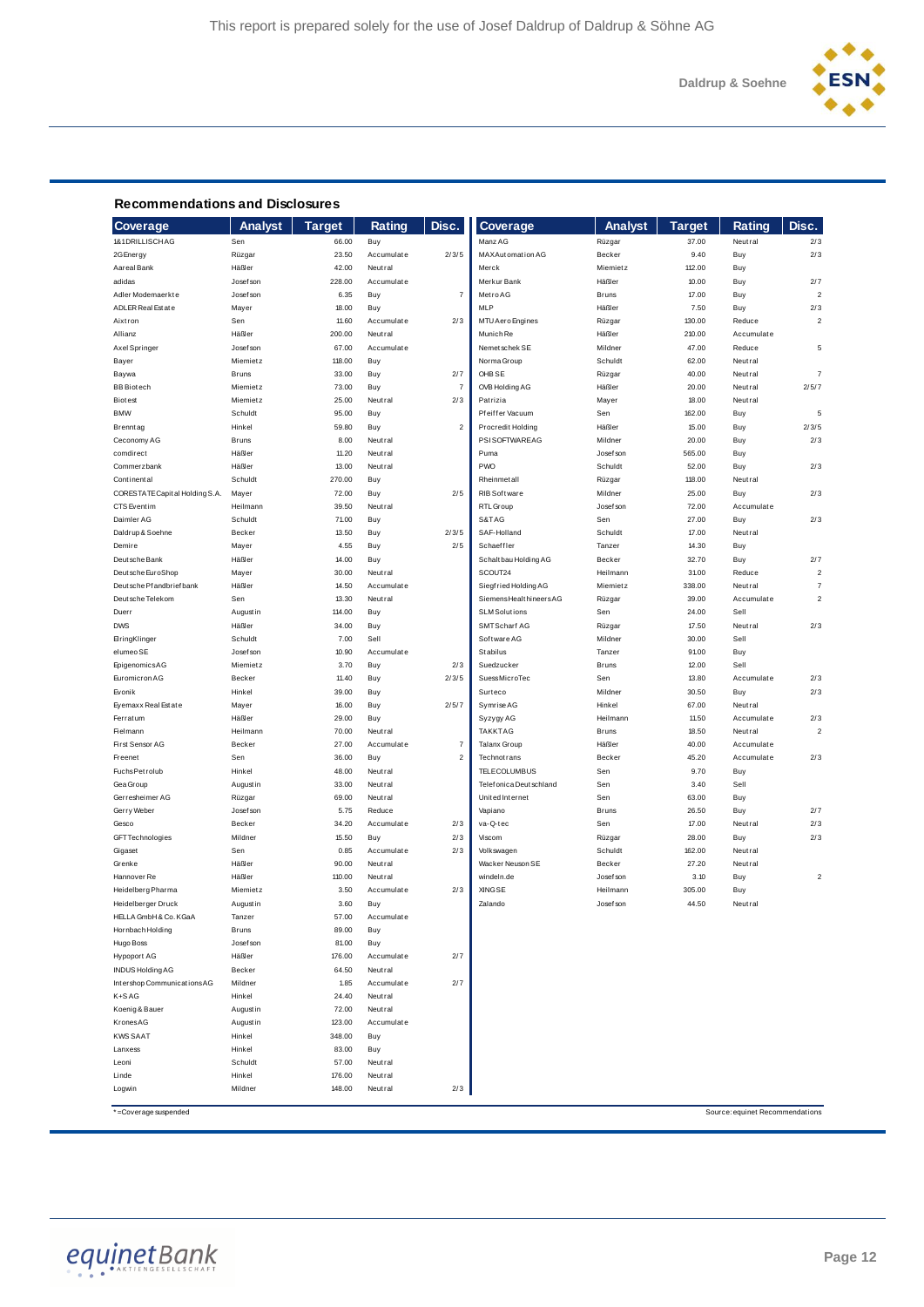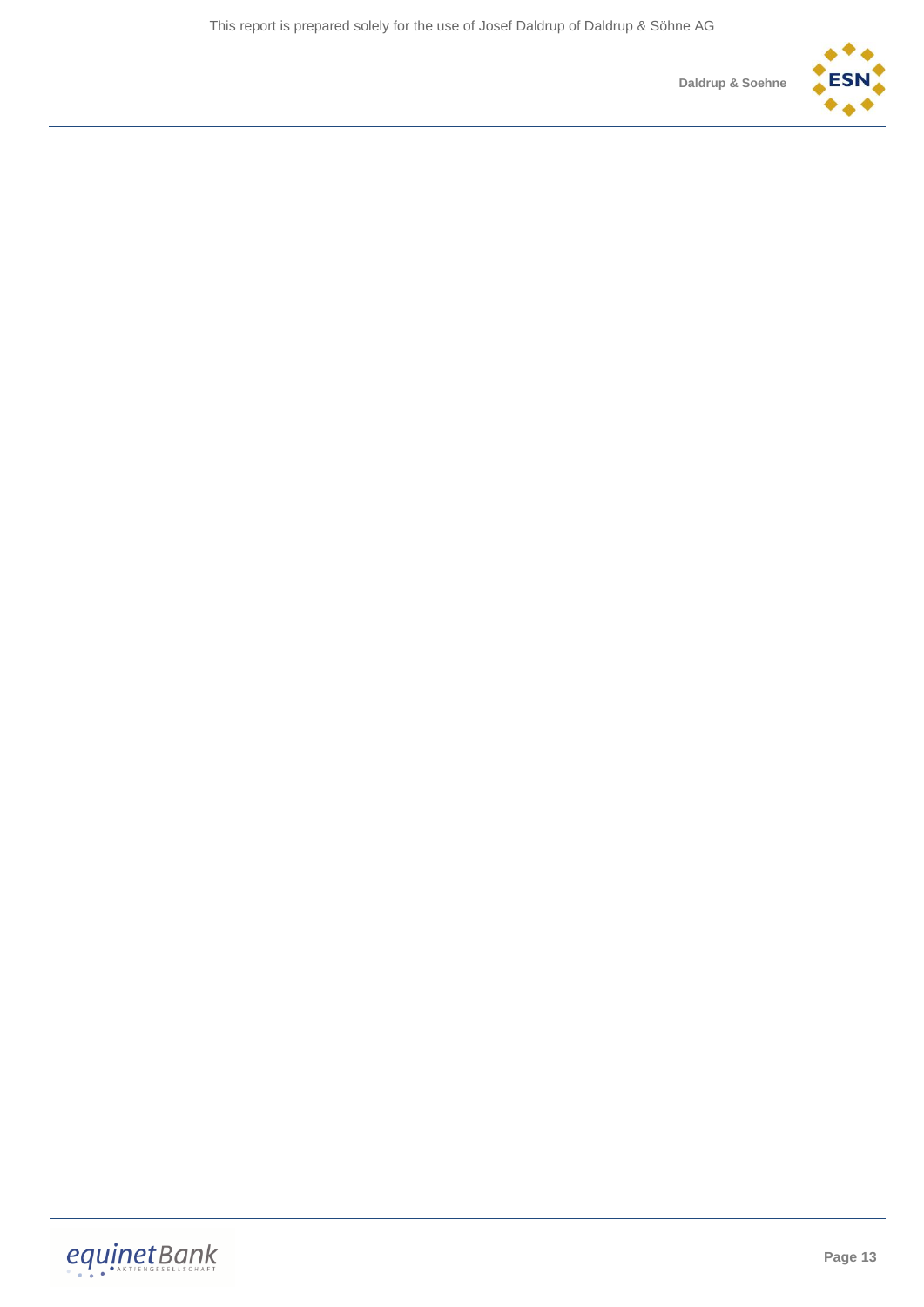

#### **Notice according to § 34 b (German) Securities Trading Act ("Wertpapierhandelsgesetz")**

This document is issued by Equinet Bank AG ("Equinet Bank"). It has been prepared by its authors independently of the Company, and none of Equinet Bank, the Company or its shareholders has independently verified any of the information given in this document.

Equinet Bank possesses relations to the covered companies as detailed in the table on the previous page. Additional information and disclosures will be made available upon request and/or can be looked up on our website http://www.Equinet Bank-ag.de

1 - Equinet Bank and/or its affiliate(s) hold(s) more than 5% of the share capital of this company calculated under computational methods required by German law

2 - Equinet Bank acts as a designated sponsor for this company, including the provision of bid and ask offers. Therefore, we regularly possess shares of the company in our proprietary trading books. Equinet Bank receives a commission from the company for the provision of the designated sponsor services.

3 – The designated sponsor services include a contractually agreed provision of research services.

4 – Within the last twelve months, Equinet Bank was involved as a lead or co-lead manager in the public offering of securities which are/whose issuer is the subject of this report.

5 – Within the last twelve months, Equinet Bank and/or its affiliate(s) provided investment banking- and/or other consultancy services for this company and/or it's shareholders

6 - Equinet Bank and/or its affiliate(s) has/have other substantial financial interests in relation to this issuer.

7 – Equinet Bank has entered into an agreement with this company about the preparation of research reports and – in return receives a compensation.

Companies of the Equinet Bank group and/or its directors, officers and employees or clients may take positions in, and may make purchases and/or sales as principal or agent in the securities or related financial instruments discussed in our reports. The Equinet Bank group may provide investment banking and other services to and/or serve as directors of the companies referred to in our reports.

In compliance with Para 5 Sec. 4 of the Ordinance on the Analysis of Financial Instruments (FinAnV) Equinet Bank has realized additional internal and organizational measures, such as specific research guidelines, to prevent or manage conflicts of interest.

Neither the company nor its employees are allowed to receive donations from third parties with a special interest in the content of the analysis.

The salary of the research analysts of Equinet Bank AG does not depend on the investment banking transactions of the company. Nevertheless, this does not rule out the payment of a bonus which depends on the overall financial performance of the bank.

Particular care is taken that the individual performance of each research analyst of Equinet Bank AG is not being assessed by a manager of another business division with similar or same interests.

To assure a highest degree of transparency Equinet Bank AG regularly provides - on a quarterly basis – a summary according to Para 5 Sec. 4 No. 3 of the Ordinance on the Analysis of Financial Instruments (FinAnV). It informs about the overall analysts recommendations and sets them in a relationship to those companies, for which Equinet Bank provided investment banking services within the last twelve months. This summary is published via our website http://www.Equinet Bank-ag.de.

Furthermore, we refer to our conflict of interest policy as well as the German Securities Trading Act (WpHG) and the Ordinance on the Analysis of Financial Instruments (FinAnV) provided in the download area of our website http://www.Equinet Bank-ag.de.

#### **Remarks**

#### **Recommendation System**

Buy - The stock is expected to generate a total return of over 20% during the next 12 months time horizon. Accumulate - The stock is expected to generate a total return of 10% to 20% during the next 12 months time horizon. Hold - The stock is expected to generate a total return of 0% to 10% during the next 12 months time horizon Reduce - The stock is expected to generate a total return of 0 to -10% during the next 12 months time horizon Sell - The stock is expected to generate a total return below -10% during the next 12 months time horizon

#### **Basis of Valuation**

Equinet Bank uses for valuation purposes primarily DCF-Valuations and Sum-Of-The-Parts-Valuations as well as peer group comparisons.

#### **Share prices**

Share prices in this analysis are the German closing prices of the last trading day before the publication.

#### **Sources**

Equinet Bank has made any effort to carefully research all information contained in the analysis. The information on which the analysis is based has been obtained from sources which we believe to be reliable such as, for example, Reuters, Bloomberg and the relevant press as well as the company which is the subject of the analysis. Only that part of the research note is made available to the issuer, who is the subject of the analysis, which is necessary to properly reconcile with the facts. Should this result in considerable changes a reference is made in the research note.

#### **Actualizations**

Opinions expressed in this analysis are our current opinions as of the issuing date indicated on this document. We do not commit ourselves in advance to whether and in which intervals updates are made.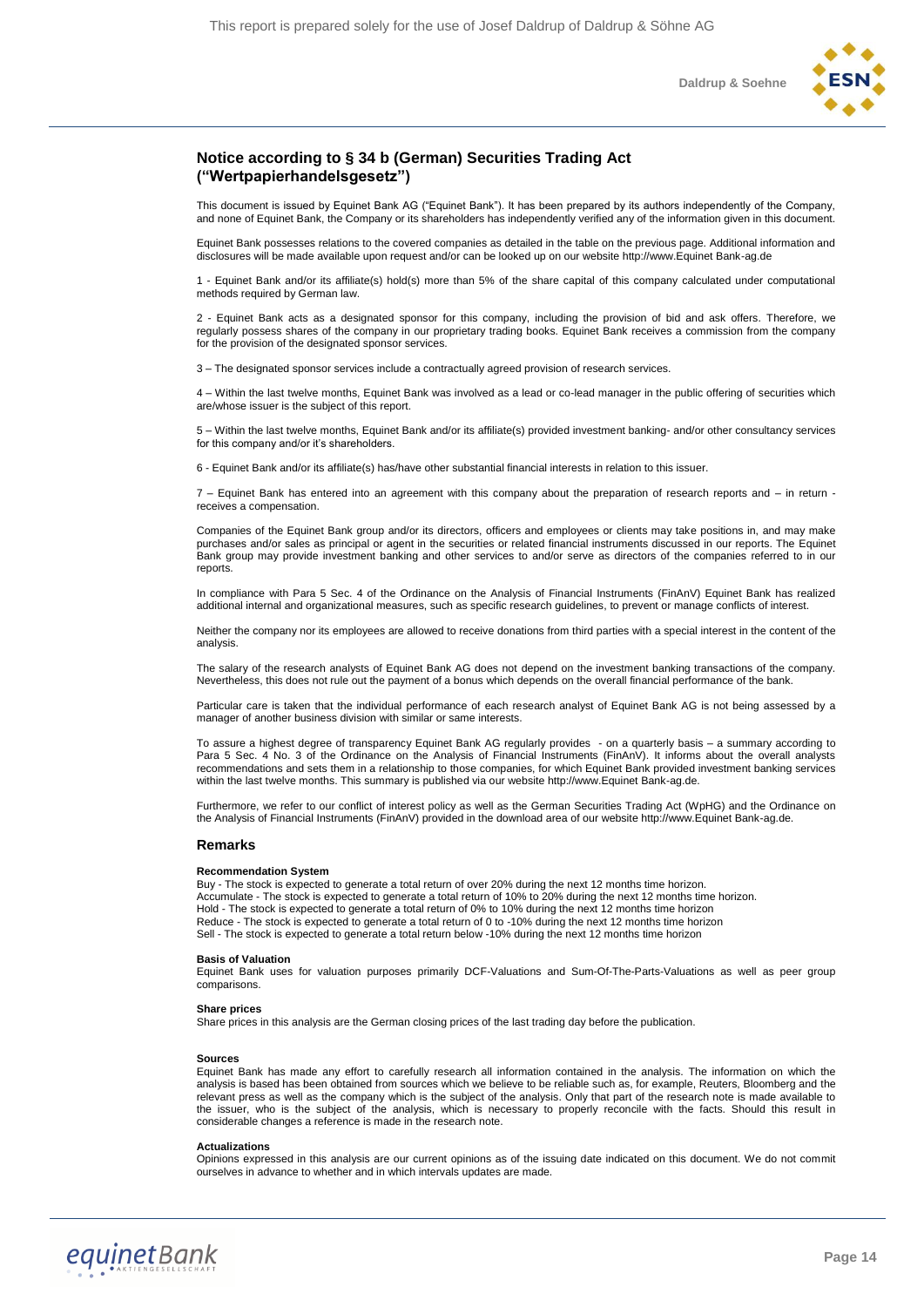

#### **DISCLAIMER**

THE PREPARATION OF THIS DOCUMENT IS SUBJECT TO REGULATION BY GERMAN LAW. THIS DOCUMENT IS BEING SUPPLIED TO YOU SOLELY IN YOUR CAPACITY AS A PROFESSIONAL INSTITUTIONAL INVESTOR FOR YOUR INFORMATION AND MAY NOT BE REPRODUCED OR PASSED ON, DIRECTLY OR INDIRECTLY, TO ANY OTHER PERSON OR PUBLISHED, IN WHOLE OR IN PART, FOR ANY PURPOSE. NEITHER THIS DOCUMENT NOR ANY COPY OF IT MAY BE TAKEN OR TRANSMITTED INTO AUSTRALIA, CANADA OR JAPAN OR DISTRIBUTED, DIRECTLY OR INDIRECTLY, IN AUSTRALIA, CANADA OR JAPAN OR TO ANY RESIDENT THEREOF.

THE DELIVERY OF THIS RESEARCH REPORT TO U.S. PERSONS IN THE UNITED STATES OF AMERICA IS MADE BY AND UNDER THE RESPONSIBILITY OF GSN NA, INC. (REGISTERED WITH THE SEC). THIS RESEARCH REPORT IS ONLY INTENDED FOR PERSONS WHO QUALIFY AS MAJOR U.S. INSTITUTIONAL INVESTORS, AS DEFINED IN SECURITIES EXCHANGE ACT RULE 15A-6, AND DEAL WITH GSN NA, INC. HOWEVER, THE DELIVERY OF THIS RESEARCH REPORT OR SUMMARY TO ANY U.S. PERSON SHALL NOT BE DEEMED A RECOMMENDATION OF GSN NA, INC. TO EFFECT ANY TRANSACTIONS IN THE SECURITIES DISCUSSED HEREIN OR AN ENDORSEMENT OF ANYOPINION EXPRESSED HEREIN. GSN NA, INC. MAY FURNISH UPON REQUEST ALL INVESTMENT INFORMATION AVAILABLE TO IT SUPPORTING ANY RECOMMENDATIONS MADE IN THIS RESEARCH REPORT. ALL TRADES WITH U.S. RECIPIENTS OF THIS RESEARCH SHALL BE EXECUTED THROUGH GSN NA, INC.

THIS DOCUMENT IS FOR DISTRIBUTION IN THE U.K. ONLY TO PERSONS WHO HAVE PROFESSSIONAL EXPERIENCE IN MATTERS RELATING TO INVESTMENTS AND FALL WITHIN ARTICLE 19(5) OF THE FINANCIAL SERVICES AND MARKETS ACT 2000 (FINANCIAL PROMOTION) ORDER 2005 (THE "ORDER") OR (ii) ARE PERSONS FALLING WITHIN ARTICLE 49(2)(A) TO (D) OF THE ORDER, NAMELY HIGH NET WORTH COMPANIES, UNINCORPORATED ASSOCIATIONS ETC (ALL SUCH PERSONS TOGETHER BEING REFERRED TO AS "RELEVANT PERSONS"). THIS DOCUMENT MUST NOT BE ACTED ON OR RELIED UPON BY PERSONS WHO ARE NOT RELEVANT PERSONS. ANY INVESTMENT OR INVESTMENT ACTIVITY TO WHICH THIS DOCUMENT RELATES IS AVAILABLE ONLY TO RELEVANT PERSONS AND WILL BE ENGAGED IN ONLY WITH RELEVANT PERSONS.

THE DISTRIBUTION OF THIS DOCUMENT IN OTHER JURISDICTIONS OR TO RESIDENTS OF OTHER JURISDICTIONS MAY ALSO BE RESTRICTED BY LAW, AND PERSONS INTO WHOSE POSSESSION THIS DOCUMENT COMES SHOULD INFORM THEMSELVES ABOUT, AND OBSERVE, ANY SUCH RESTRICTIONS. BY ACCEPTING THIS REPORT YOU AGREE TO BE BOUND BY THE FOREGOING INSTRUCTIONS. YOU SHALL INDEMNIFY EQUINET BANK AGAINST ANY DAMAGES, CLAIMS, LOSSES, AND DETRIMENTS RESULTING FROM OR IN CONNECTION WITH THE UNAUTHORIZED USE OF THIS DOCUMENT.

This report is for informational purposes only and has no regard to the specific investment objectives, financial situation or particular needs of any specific recipient. This publication is intended to provide information to assist institutional investors in making their own investment decisions, not to provide investment advice to any specific investor. Therefore, investments discussed and recommendations made herein may not be suitable for all investors: readers must exercise their own inde-pendent judgment as to the suitability of such investments and recommendations in the light of their own investment objectives, experience, taxation status and financial position.

The information herein is believed by Equinet Bank to be reliable and has been obtained from sources believed to be reliable, but Equinet Bank makes no representation as to the accuracy or completeness of such information. The information given in this report is subject to change without notice; it may be incomplete or condensed and it may not contain all material information concerning the Company. Opinions expressed herein may differ or be contrary to opinions expressed by other business areas of the Equinet Bank group as a result of using different assumptions and criteria. Equinet Bank is under no obligation to update or keep the information current. Equinet Bank provides data concerning the future development of securities in the context of its usual research activity. However, if a financial instrument is denominated in a currency other than an investor's currency, a change in exchange rates may adversely affect the price or value of, or the income derived from, the financial instrument, and such investor effectively assumes currency risk. In addition, income from an investment may fluctuate and the price or value of financial instruments de-scribed in this report, either directly or indirectly, may rise or fall. Furthermore, past performance is not necessarily indicative of future results. Neither the author nor Equinet Bank accepts any liability whatsoever for any loss howsoever arising from any use of this publication or its contents or otherwise arising in connection herewith, except as provided for under applicable regulations.

Equinet Bank shall only be liable for any damages intentionally caused or which result from any gross negligence of Equinet Bank. Further Equinet Bank shall be liable for the breach of a material obligation of Equinet Bank, however, limited to the amount of the typical foreseeable which shall in no event exceed the amount of EUR 10,000. German law shall be applicable and court of jurisdiction for all disputes shall be Frankfurt/Main (Germany).

#### **Competent Supervisory Authority**:

Bundesanstalt für Finanzdienstleistungsaufsicht -BaFin- (Federal Financial Supervisory Authority) Graurheindorfer Straße 108, 53117 Bonn and Marie-Curie-Str. 24-28, 60439 Frankfurt am Main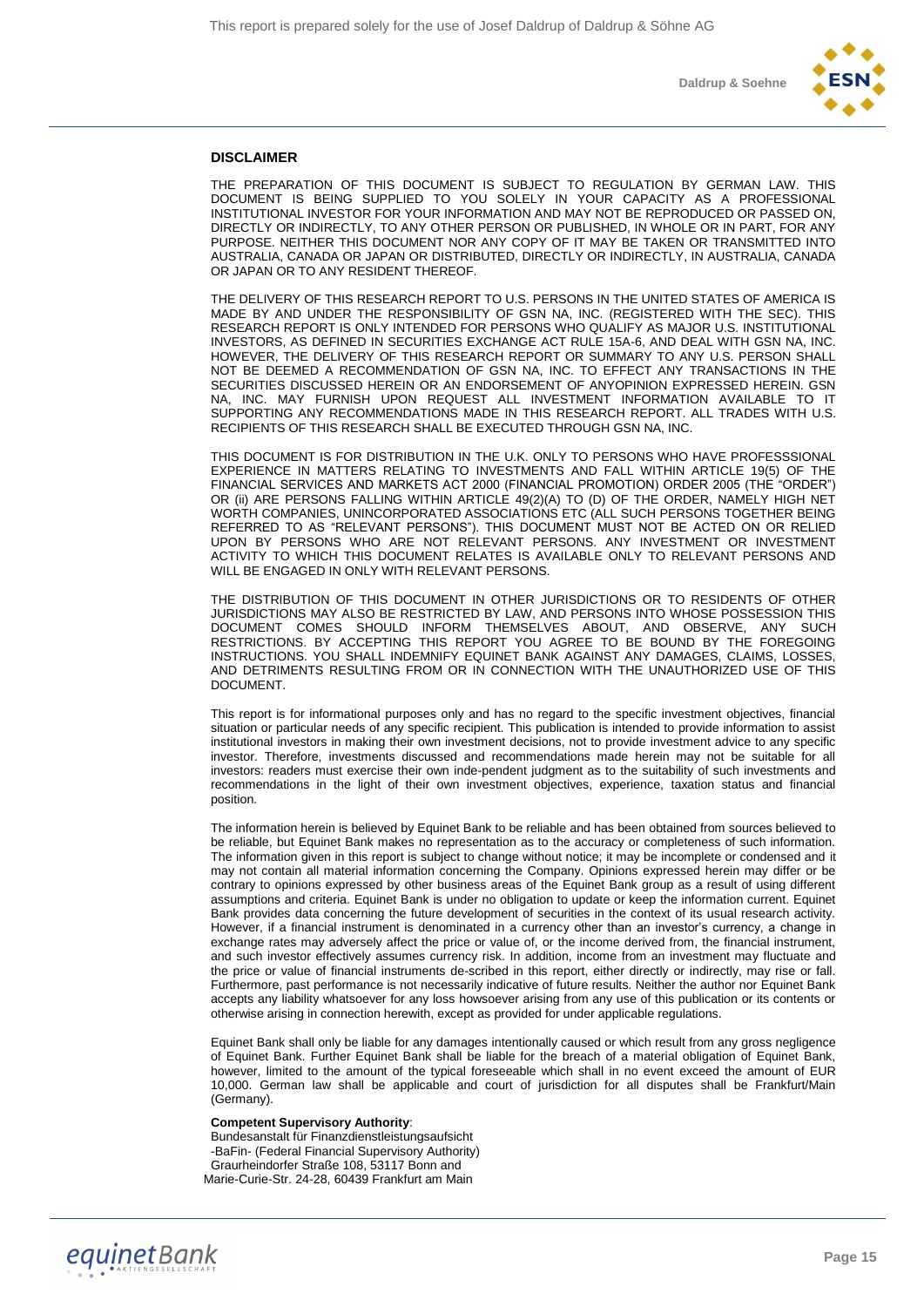

#### **Recommendation history for DALDRUP & SOEHNE**

| <b>IDate</b>  |                                   | price               | late                                       |
|---------------|-----------------------------------|---------------------|--------------------------------------------|
| 08. Mrz 1     | Buv                               | 4.50                | 0.00<br>ے ۔                                |
| 19. Jun 17    | Buv                               | $\sim$<br>. .<br>U. | $\ddot{\phantom{1}}$<br>$\mathbf{u}$<br>J. |
| 08. Feb<br>11 | Buv<br><b>*******************</b> | $  \sim$<br>9.50    | $\sim$                                     |
|               |                                   |                     |                                            |

*Source: Factset & ESN, price data adjusted for stock splits.*

*This chart shows equinet Bank continuing coverage of this stock; the current analyst may or may not have covered it over the entire period. Current analyst: Winfried Becker (since 11/01/2017)*

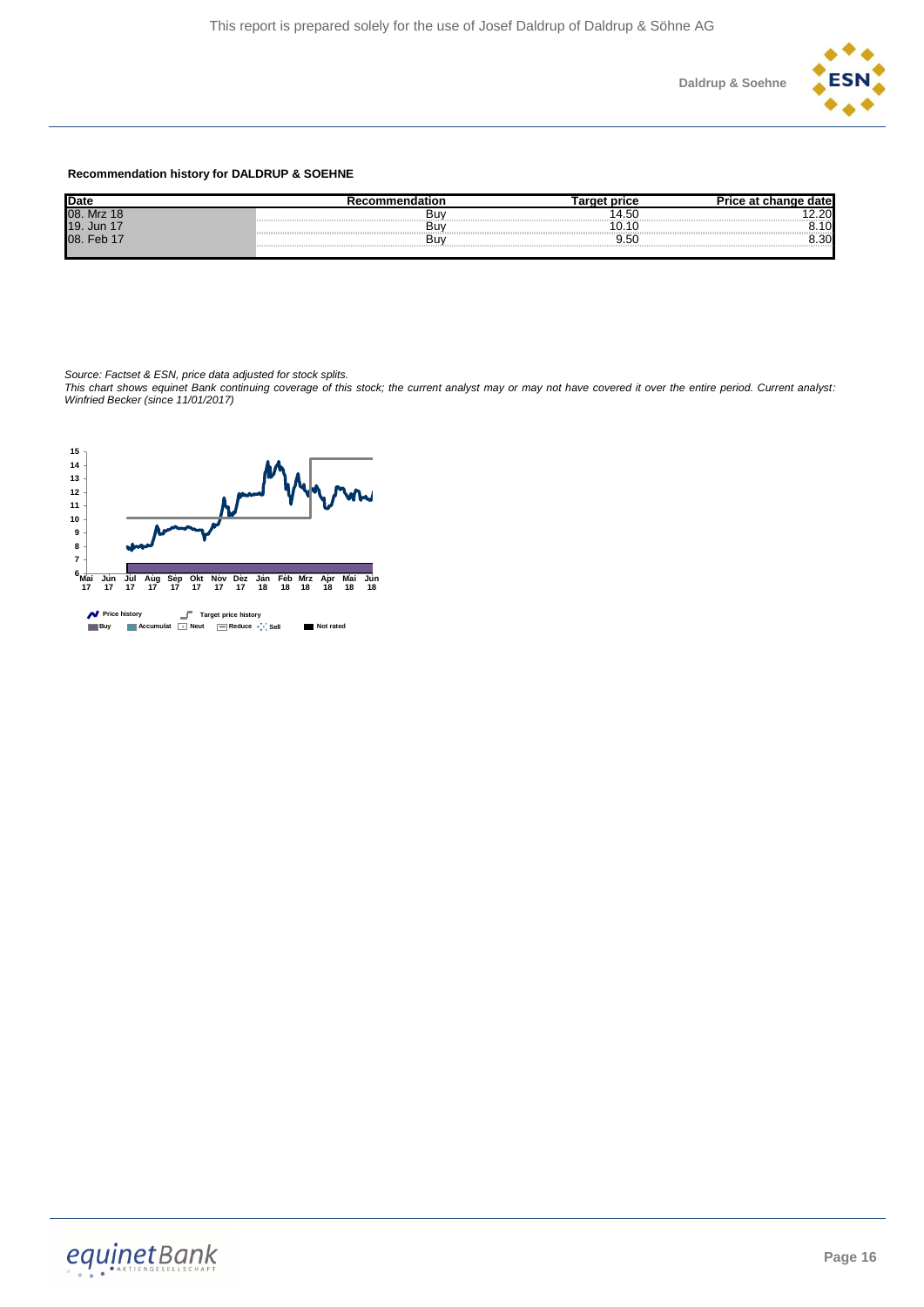

# **ESN Recommendation System**

The ESN Recommendation System is **Absolute**. It means that each stock is rated on the basis of a **total return**, measured by the upside potential (including dividends and capital reimbursement) over a **12 month time horizon**.

| . | NFLITRΔI -  | – ACCUMULATE |  |
|---|-------------|--------------|--|
|   | $-01$<br>70 |              |  |

The ESN spectrum of recommendations (or ratings) for each stock comprises 5 categories: **Buy (B), Accumulate (A), Neutral (N), Reduce (R) and Sell (S)**.

Furthermore, in specific cases and for a limited period of time, the analysts are allowed to rate the stocks as **Rating Suspended (RS)** or **Not Rated (NR)**, as explained below.

#### **Meaning of each recommendation or rating:**

- **Buy**: the stock is expected to generate total return of **over 15%** during the next 12 months time horizon
- **Accumulate:** the stock is expected to generate total return of **5% to 15%** during the next 12 months time horizon
- **Neutral**: the stock is expected to generate total return of **-5% to +5%** during the next 12 months time horizon
- **Reduce**: the stock is expected to generate total return of **-5% to -15%** during the next 12 months time horizon
- **Sell**: the stock is expected to generate total return **under -15%** during the next 12 months time horizon
- **Rating Suspended**: the rating is suspended due to a change of analyst covering the stock or a capital operation (take-over bid, SPO, …) where the issuer of the document (a partner of ESN) or a related party of the issuer is or could be involved
- **Not Rated**: there is no rating for a company being floated (IPO) by the issuer of the document (a partner of ESN) or a related party of the issuer

Certain flexibility on the limits of total return bands is permitted especially during higher phases of volatility on the markets

#### **Equinet Bank Ratings Breakdown**



For full ESN Recommendation and Target price history (in the last 12 months) please see ESN Website [Link](http://www.esnpartnership.eu/research_and_database_access) Date and time of production: *28 June 2018: 17:32 CET* First date and time of dissemination: *28 June 2018: 17:37 CET*